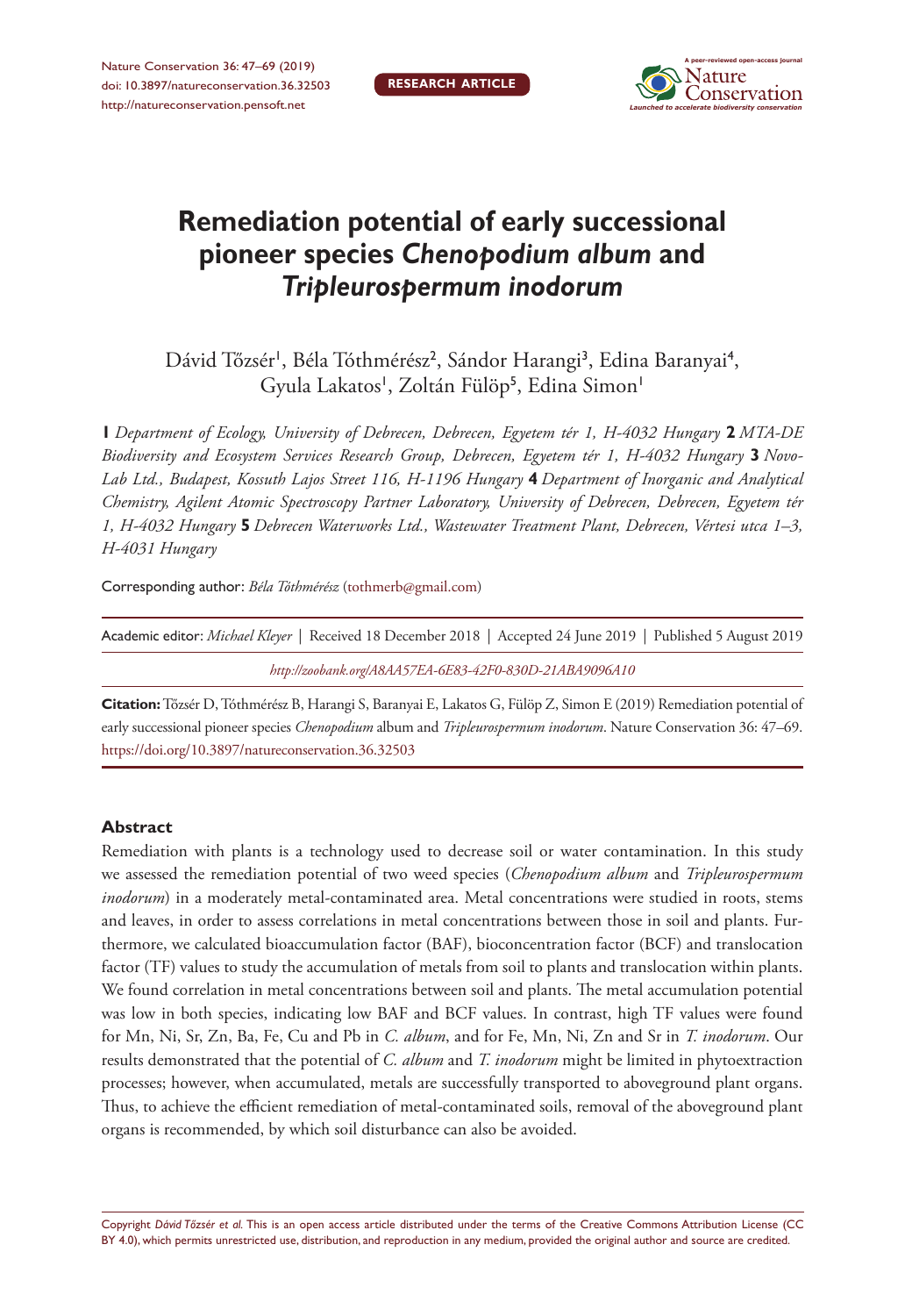#### **Keywords**

bioaccumulation, trace elements, phytoextraction, pollution, translocation

### **1. Introduction**

Unsustainable land use leads to the qualitative and quantitative deterioration of soils, which is an urgent worldwide problem (Mills et al. 2006; Luo et al. 2009; Hoefer et al. 2015). This usually induces the alteration of the macro- and microelemental composition and concentrations of elements in the soil (Ishikawa et al. 2014). Elevated concentrations of potentially toxic metals are known to alter several physical and chemical properties of the growing media and also pose a high risk to organisms (e.g. plants) that are associated with it (Bes et al. 2010; Mahar et al. 2016; Ren et al. 2018a, b). In response, plants could also have elevated metal concentrations in their organs (Del Río-Celestino et al. 2006). The method that utilizes the inherent potential of plants to reduce environmental risk is called phytoremediation (Cunningham and Berti 1993; Flathman and Lanza 1998; Pilon-Smits 2005). Previous studies have revealed that several plants are able to accumulate metals in uncommonly high concentrations. Utilizing this physiological feature, the most successful metal accumulator species are used to extract metals from the contaminated media, thus decreasing the degree of contamination. This type of remediation is called phytoextraction (Dickinson et al. 2009; Zimmer et al. 2009). Moreover, there are other methods of phytoremediation, depending on plant-contaminant interactions (Mahar et al. 2016). Compared to conventional remediation methods, phytoremediation is a low-cost and cost-effective method with a low negative impact on the environment and which establishes long-term green cover in the contaminated area (Vangronsveld et al. 2009).

Field application for phytoextraction purposes usually involves fast growing species characterized by high biomass production (French et al. 2006; Van Nevel et al. 2011; Kacálková et al. 2015; Salam et al. 2019). The metal accumulation potential of plants from natural vegetation was also studied in previous experiments (Brekken and Steinnes 2004; Petřík et al. 2009; Irshad et al. 2015; Bandiera et al. 2016). In natural successions, herbaceous species are reported to play an important role as initial vegetation in terms of phytoremediation, mainly due to their good extraction and degradation rates (Olson et al. 2003). In the later periods of remediation Olson et al. (2003) suggested the use of trees as successfully applicable plants in soils pre-remediated by grasses. Leewis et al. (2013) also demonstrated that natural herbaceous vegetation has good remediation potential and even more significant importance than species used in later remediation phases. Additionally, Malik et al. (2010) highlighted that certain grasses can be used more successfully in phytoremediation processes than trees due to their high growth and biomass production rate. Girdhar et al. (2014) also found that numerous weeds exhibit high levels of inherent metal tolerance. Due to their high colonization ability they are often abundant even in contaminated areas without having harmful effects on the local plant diversity.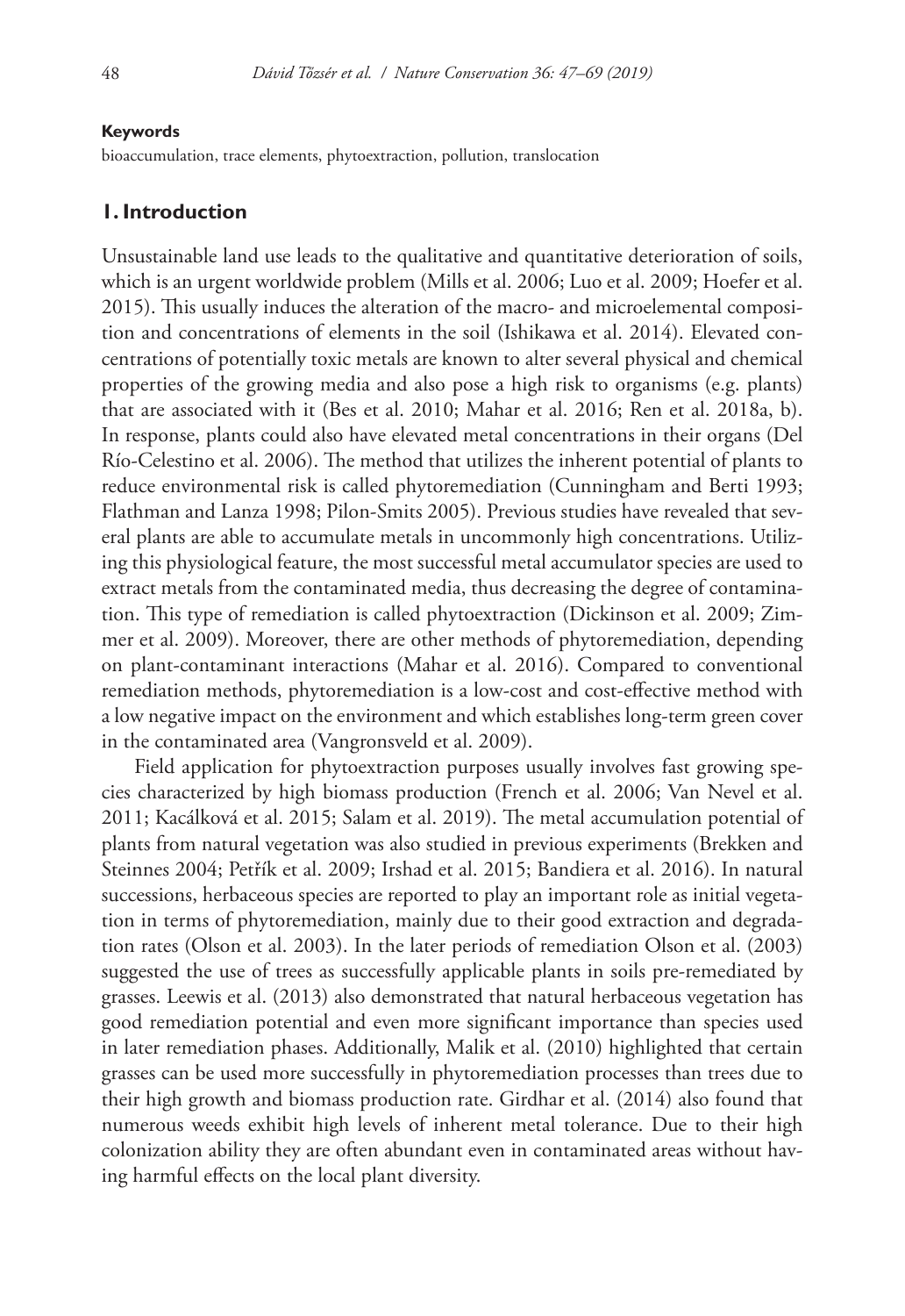Among weeds with these characteristics, information on metal accumulation in Chenopodiaceae species has been widely reported. In this family, annual, stress tolerant *Chenopodium album* (L.) (Lamb's quarters) is one of the most studied species (Hu et al. 2012). Parisien et al. (2015) demonstrated that *C. album* had low bioaccumulation factor (BAF) values regarding soil Cd concentrations. Gupta and Sinha (2008) highlighted that *C. album* had remarkable Fe, Mn, Cd, Cr, Cu, Ni, Pb and Zn accumulation potential, in some cases with bioconcentration factor (BCF) values over 100. Bhargava et al. (2008) also reported that BCF values were high for Fe, Cd and Cu in 13 different accessions of *C. album* and thus recommended application for phytoextraction purposes. Remediation potential can be further increased by adjusting the most optimal row spacing. For *C. quinoa*, Bhargava et al. (2007) found that the highest biomass and thus the highest rate of metal uptake could be reached by sowing at 20–25 cm spacing. In plantations with a low number of individuals manual removal of plants is an efficient harvesting method; in addition, Präger et al. (2018) suggested the use of a combine harvester as a practical method on extensive *C. quinoa* cultivars. Furthermore, when aiming to maximize yield and extraction efficiency by *Chenopodium* species, sowing time is also a major factor to consider (Isobe et al. 2016).

*Tripleurospermum inodorum* (L.) Sch. Bip. (Scentless mayweed) is an annual, and in some regions overwintering species (Kay 1994). The Cu-binding capacity of *T. inodorum* root exudates was analyzed under hydroponic conditions (Dousset et al. 2001). This species has not yet been used in comprehensive studies assessing metal accumulation potential on contaminated soils. Several studies are available on the related *Matricaria* species, primarily on *Matricaria chamomilla* and *Matricaria recutita* (Armendaríz et al. 2014; Stanojkovic-Sebic et al. 2015). With regards to applicability in phytoextraction, *M. recutita* was found to be a useful metal accumulator species (Radulescu et al. 2013). Unfortunately, the taxonomical classification of species within the *Tripleurospermum* and *Matricaria* genera was controversial and could be used differently by different authors (Applequist 2002). For instance, *Tripleurospermum inodorum* (L.) Sch. Bip. was often referred to as *Matricaria inodora* L. (Samatadze et al. 2014).

The aim of this study was to analyze the metal accumulation and translocation potential of two common, early successional pioneer weeds, *Chenopodium album* and *Tripleurospermum inodorum*, grown in moderately metal-contaminated soils. We explored the difference between the species in terms of their metal concentrations among plant organs and among the differently contaminated parts of the study area. Moreover, accumulation and translocation factors were used to evaluate whether the species, or any of their plant organs (root, stem, shoot (= stem + leaf) and leaf) were capable of accumulating metals in high concentrations. We hypothesized that *C. album* would show excellent remediation potential (high BAF, BCF and TF values). Based on the metal accumulation characteristics of related species, *T. inodorum* was also expected to have good remediation potential.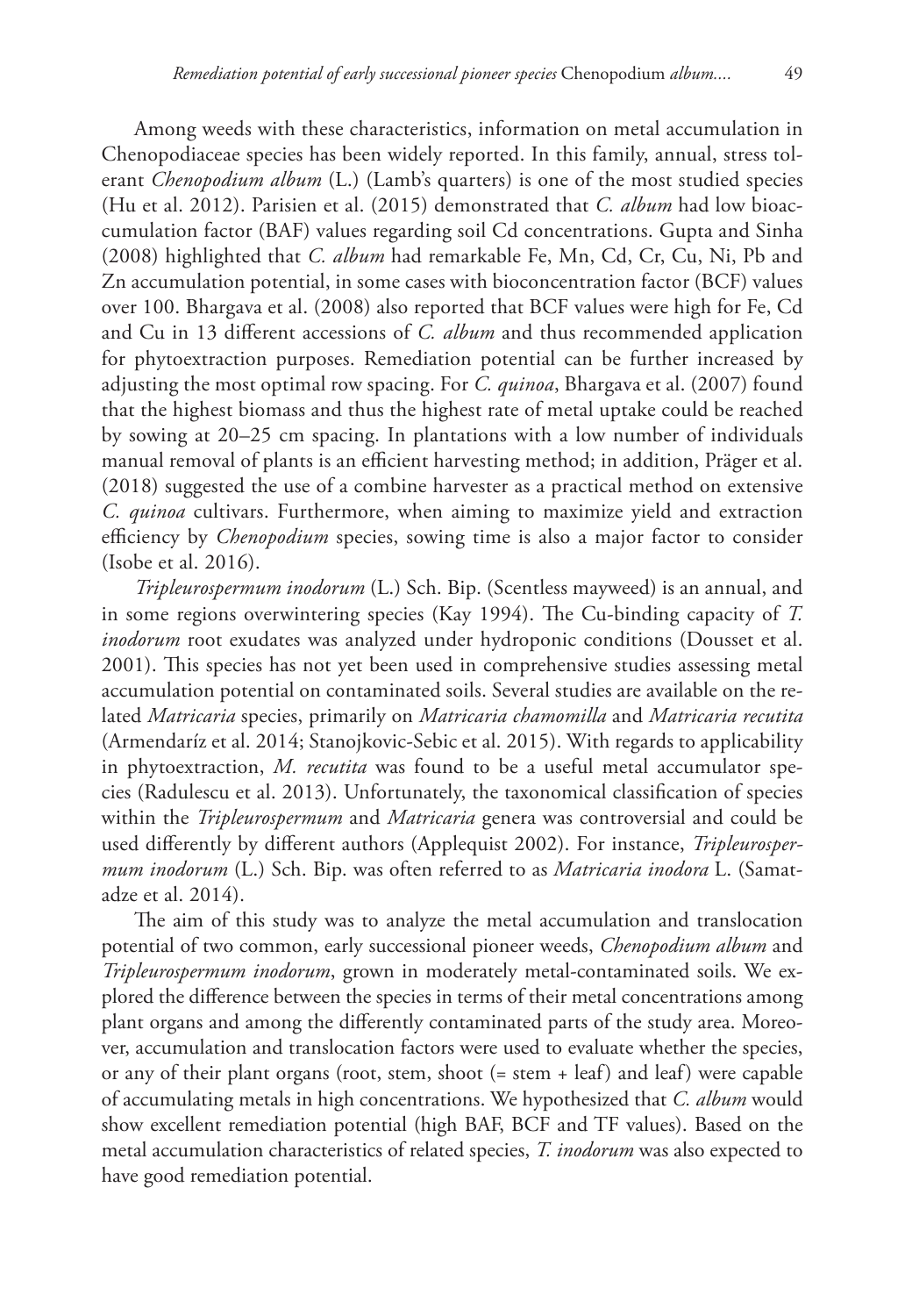### **2. Materials and methods**

### **2.1. Study area**

The study area was in the suburban area of Debrecen, Hungary. For the period between 1971 and 2000 the average annual temperature was 10.0 °C, the average annual rainfall was 549 mm and the average annual sunshine duration slightly exceeded 2000 hours (OMSZ n.d.). The 26 ha study area (Lovász-zug, 47°29.0'N; 21°47.3'E) used to function as a series of settling ponds in the communal wastewater treatment process of the city. Secondary biological purification was performed in the area from the 1930s until the 1950s, which was later supplemented by physical treatment. In the initial years of operation, earth deflector walls were formed to facilitate the wastewater stream; thus, the efficiency of purification was greatly increased. From the early 1970s, secondary treatment remained as the only function of the pond system, due to the establishment and continuous development of a modern wastewater treatment plant. The pond system had ceased to operate by the early 2000s (Tőzsér et al. 2018). During the last decades of operation, the study area had been loaded with variable amounts of sewage sludge, contaminated with several macro- and microelements, such as toxic metals.

#### **2.2. Soil sampling and analysis**

Soil samples were collected with a 50-mm Dutch soil auger from the three differently contaminated parts of the study area (northern – moderately contaminated part 1; middle – strongly contaminated part 2; southern – moderately contaminated part 3, after Tőzsér et al. (2018); contamination levels were determined by Nagajyoti et al. (2010) and Tóth et al. (2016)) in late September 2015. We selected the soil sampling date to be in alignment with plant sampling near the end of the vegetation period. To spatially arrange the samples, a stratified random design was used. Within each soil core, eight subsamples were collected from increasing depth ranges (0–10, 11–20, 21–30, 31–40, 41–50, 51–60, 61–70, 71–80 cm). Samples (N = 216) were put into plastic packages and stored in them at  $+ 4$  °C until laboratory work.

To measure the pH of soil solutions, soil samples (5 g) were put into plastic tubes, complemented with 20 ml of deionized water, shaken and left to settle overnight. Then, pH values were determined with a Hach HQ 40d portable multimeter. For the elemental analysis, we homogenized air-dried soil samples (0.2 g with accuracy of 0.005 g) with agate mortar, put into 100-ml glass beakers and dried at 105 °C overnight. Samples were digested in 4 ml 65% (m/m)  $\mathrm{HNO}_3$  and 0.5 ml 30% (m/m)  $\rm H_2O_2$  on hot plates until total evaporation of the chemicals. Then, 5 ml of 3×-deionized water was added to the dried samples. Prior to pouring the solution into plastic tubes, we put glass beakers into an ultrasonic water bath to yield the sample residues which adhered to beaker walls. Then, samples were diluted to 10 ml using 1% (m/m)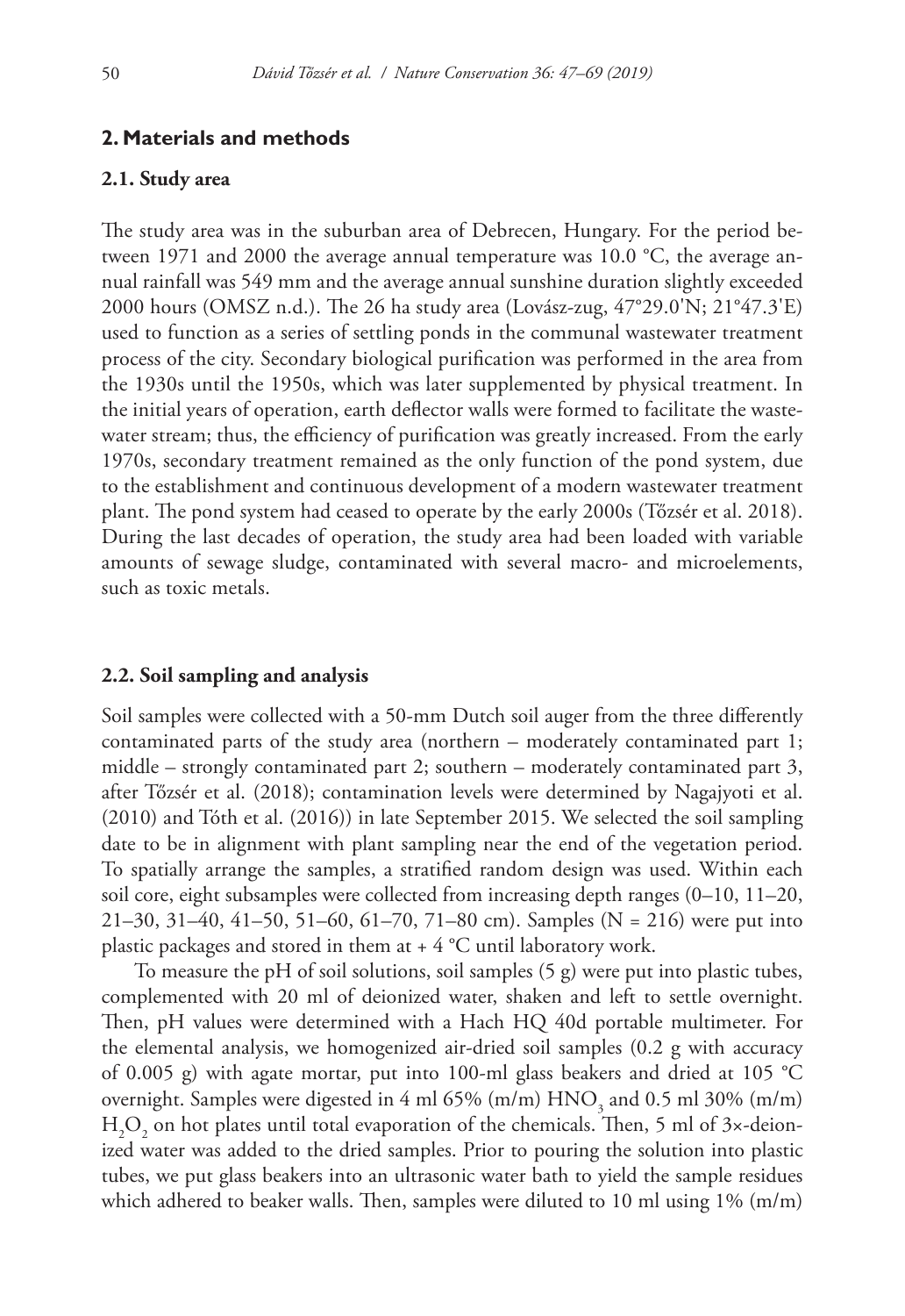nitric acid. The following elements were analyzed with MP-AES (Microwave Plasma-Atomic Emission Spectrometry): Al, Ba, Ca, Cd, Cr, Cu, Fe, K, Mg, Mn, Na, Ni, Pb, Sr and Zn. These elements are of various levels of environmental concern; we refer to them as "metals" throughout the study, based on Ali and Khan (2018). All concentration values refer to dry weight basis.

#### **2.3. Plant sampling and analysis**

Plant individuals were collected from the differently contaminated parts of the study area during early September 2015. We selected the plant sampling date to assess the metal accumulation potential of the species by the end of the vegetation period. Five individuals of *C. album* and *T. inodorum* were collected from a radius of 10 meters around each soil core. We put all samples into plastic packages and stored them at  $+4$   $^{\circ}$ C until the laboratory process. In the laboratory, individuals were washed and plant organs such as roots, stems and leaves were separated. Each plant organ was air-dried in a paper bag for 24 hours. After this, plant organs were dried at 60°C for 48 hours.

Prior to elemental analyses, 0.2 g of plant samples (with an accuracy of 0.005 g) were homogenized with agate mortar. Then, plant samples were digested in 4 ml 65% (m/m)  $HNO_3$  and 0.5 ml 30% (m/m)  $H_2O_2$ . We put the solutions into glass beakers and supplemented them with 3×-deionised water to a quantity of 25 ml. After this, the solutions were put into plastic centrifuge tubes. The following metals were analyzed with MP-AES: Al, Ba, Ca, Cd, Cr, Cu, Fe, K, Mg, Mn, Na, Ni, Pb, Sr and Zn.

### **2.4. Bioaccumulation factor (BAF), bioconcentration factor (BCF) and translocation factor (TF)**

We used the bioaccumulation factor (BAF), bioconcentration factor (BCF) and translocation factor (TF) as widely applied indicators in assessing the remediation potential of plant species. For these factors, calculations were made for Al, Fe, Mn, Ba, Cr, Cu, Ni, Pb, Sr and Zn. The bioaccumulation factor refers to the ratio of metal concentration in shoots (C*shoot*) and metal concentration in soil (C*soil*) (Li et al. 2007; Rezvani and Zaefarian 2011):

$$
BAF = C_{\text{short}}/C_{\text{soil}}
$$

The bioconcentration factor refers to the ratio of metal concentration in selected plant organs (also calculated for stem and leaves separately) (C*plant organ*) and metal concentration in the soil (C<sub>soil</sub>) (Ndeda and Manohar 2014):

$$
BCF = C_{\text{plant organ}} / C_{\text{soil}}
$$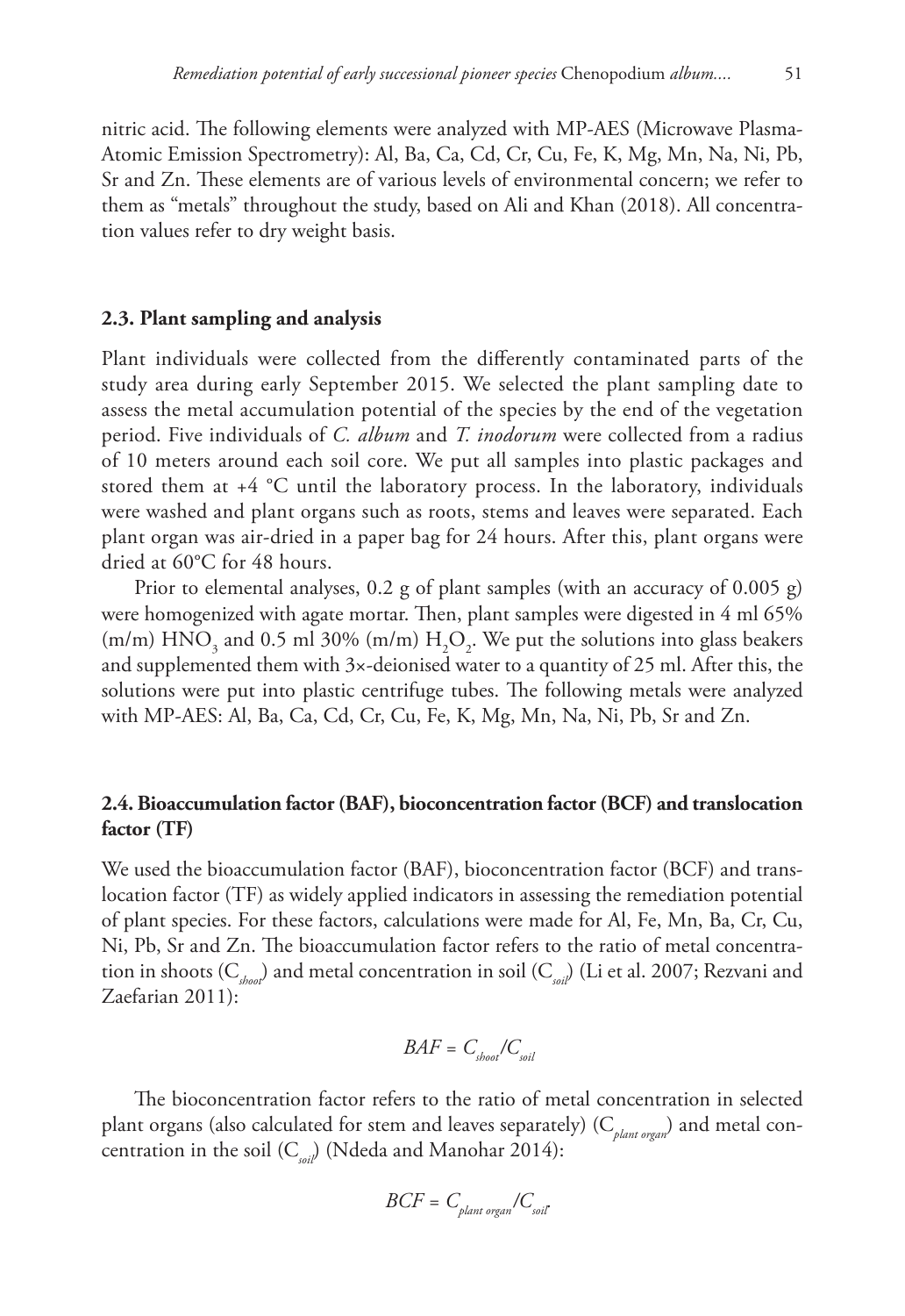The translocation factor refers to the ratio of metal concentration in selected aboveground plant organs (C*aboveground plant organ*) and metal concentration in roots (C*roots*) (Cui et al. 2007; Mellem et al. 2009; Malik et al. 2010):

$$
TF = C_{\text{aboveground plant organ}} / C_{\text{roots}}.
$$

### **2.5. Statistical analysis**

For the statistical analyses the natural logarithms (ln) of the concentration values were used. Levene's Test was used for analyzing the homogeneities of variances. The Generalized Linear Model (GLM) was used to test significant differences (p < 0.05) between the metal concentrations (I) of plants, (II) of plant organs and (III) of parts of the study area with different contamination levels. To study the differences in metal concentration between plant organs, we used a principal component analysis (PCA). To analyze the correlation in metal concentrations between soil samples and plant organs, Pearson's correlation coefficient (r) was calculated and significance was assessed at the 0.05 level.

#### **3. Results**

### **3.1. Metal concentrations in plants among the differently contaminated parts of the study area, plant organs and plant species**

The Generalized Linear Model showed that there were significant differences (p < 0.05) in Al, Ca, Fe, K, Mg, Mn, Na, Ba and Zn among the differently contaminated parts of the study area. Soil pH did not differ significantly between the three parts of the study area (Table 1). We found significant differences in Al, Ca, Fe, K, Mg, Mn, Na, Ba, Cr, Cu, Ni, Pb, Sr and Zn concentrations among plant organs. Regarding the differences between *C. album* and *T. inodorum*, concentrations of K and Mg were significantly higher in *C. album*, while concentrations of Al, Fe, Mn and Na were significantly higher in *T. inodorum*. Furthermore, mean concentrations of Ba, Cr, Cu, Ni and Pb were higher in *T. inodorum*, while Sr and Zn concentrations were slightly higher in *C. album*; however, these differences were not significant (Suppl. material 1: Tables S1, S2).

### **3.2. Metal concentrations in** *C. album*

There were significant differences in metal concentrations in plant organs of *C. album* among the differently contaminated parts of the study area (Table 2 and Suppl. material 1: Table S3). Metal concentrations were also different among the plant organs of *C. album* based on principal component analysis (PCA) (Fig. 1).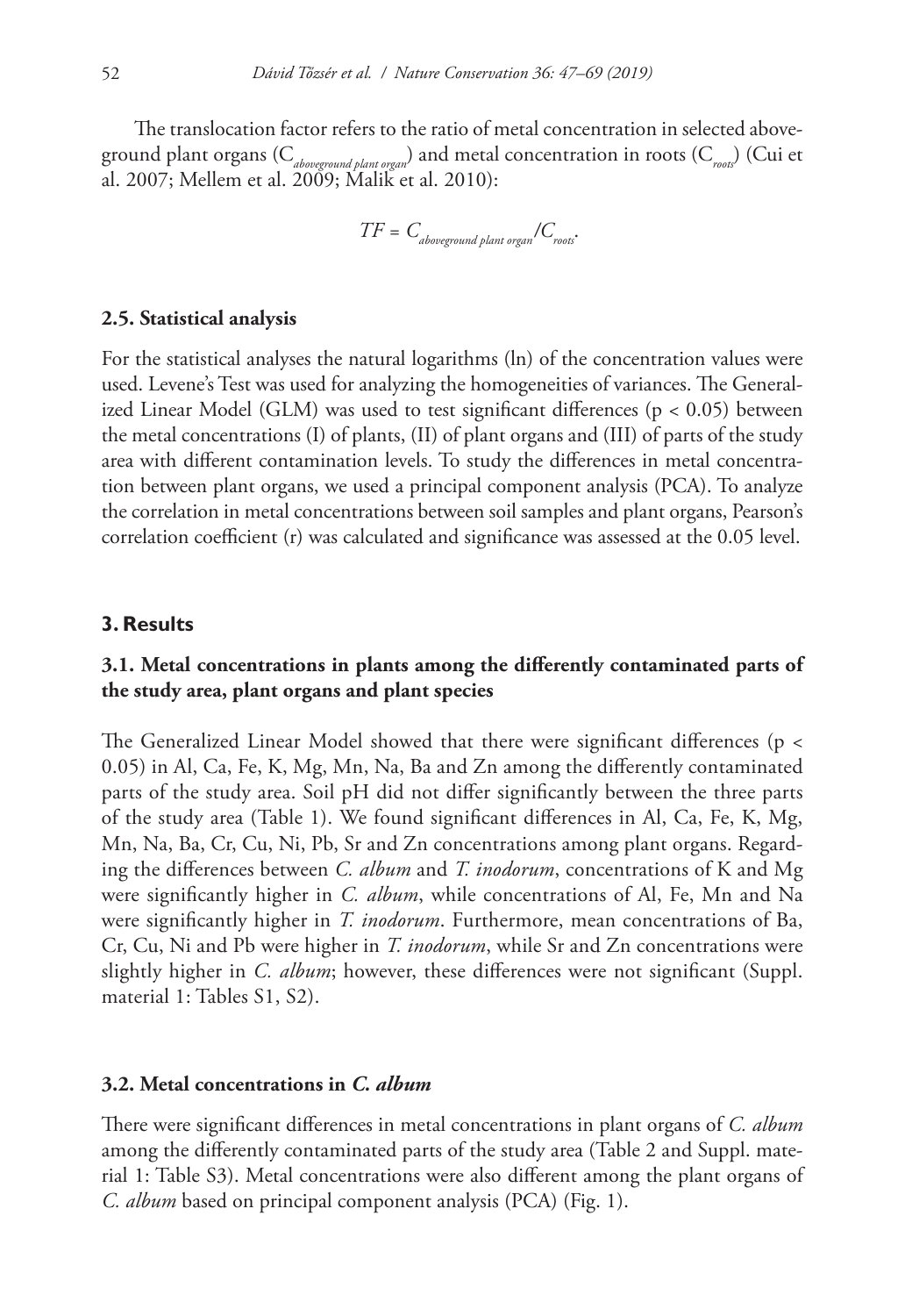|    | Part of the study area |                 |                 |  |  |  |
|----|------------------------|-----------------|-----------------|--|--|--|
|    | Northern               | Middle          | Southern        |  |  |  |
| pH | $7.7 \pm 0.1$          | $7.7 \pm 0.1$   | $7.8 \pm 0.1$   |  |  |  |
| Al | $5.3 \pm 0.2$          | $5.6 \pm 0.2$   | $5.7 \pm 0.2$   |  |  |  |
| Ba | $70.1 \pm 5.6$         | $65.6 \pm 4.1$  | $42.6 \pm 1.7$  |  |  |  |
| Ca | $31.4 \pm 2.3$         | $28.2 \pm 2.9$  | $19.5 \pm 2.2$  |  |  |  |
| Cd | $0.7 \pm 0.1$          | $1.4 \pm 0.7$   | $0.7 \pm 0.1$   |  |  |  |
| Cr | $129 \pm 21$           | $303 \pm 143$   | $63.3 \pm 41.8$ |  |  |  |
| Cu | $35.3 \pm 7.2$         | $49.3 \pm 13.4$ | $17.6 \pm 4.8$  |  |  |  |
| Fe | $10.6 \pm 0.4$         | $11.6 \pm 0.6$  | $11.2 \pm 0.6$  |  |  |  |
| K  | $1.1 \pm 0.1$          | $1.4 \pm 0.1$   | $1.3 \pm 0.1$   |  |  |  |
| Mg | $6.2 \pm 0.4$          | $5.9 \pm 0.3$   | $5.2 \pm 0.6$   |  |  |  |
| Mn | $396 \pm 26$           | $380 \pm 11$    | $339 \pm 20$    |  |  |  |
| Na | $362 \pm 27$           | $363 \pm 61$    | $244 \pm 24$    |  |  |  |
| Ni | $23.8 \pm 1.6$         | $32.1 \pm 5.5$  | $25.8 \pm 1.6$  |  |  |  |
| Pb | $27.4 \pm 4.1$         | $44.3 \pm 17.7$ | $8.0 \pm 4.3$   |  |  |  |
| Sr | $88.9 \pm 7.0$         | $86.4 \pm 7.6$  | $55.8 \pm 6.3$  |  |  |  |
| Zn | $153 \pm 23$           | $192 \pm 45$    | $60.8 \pm 15.3$ |  |  |  |

**Table 1.** Soil pH and metal concentrations in samples from the study area (mean  $\pm$  SE).

Note: Concentrations of Ba, Cd, Cr, Cu, Mn, Na, Ni, Pb, Sr and Zn are shown in mg kg<sup>-1</sup>, while concentrations of Al, Ca, Fe, K and Mg are shown in g  $kg^{-1}$ .



**Figure 1.** Principal component biplot of metal concentrations (mg kg<sup>-1</sup>) of *Chenopodium album* in roots, stems and leaves. Notations: square – roots, circle – stems, triangle – leaves.

In the cases of Mg, Mn and Zn, leaves accumulated metals in significantly higher concentrations than roots and stems in all the three parts of the study area. In the cases of Fe and Cu, leaves accumulated significantly higher concentrations of metals than roots and stems only in the strongly contaminated middle part. In the cases of Ca, K and Sr,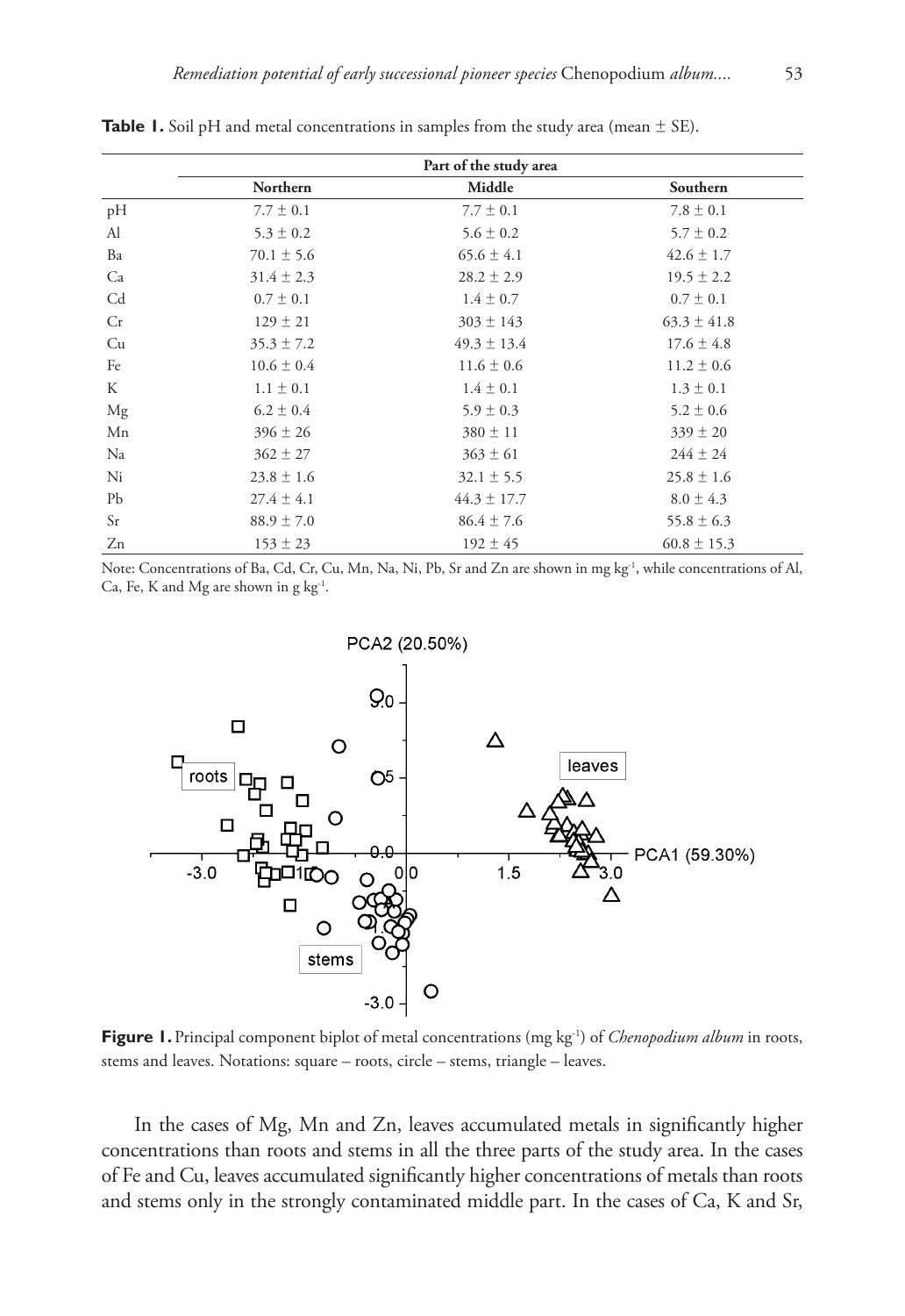|               |                 |                 |                                 |                 | Part of the study area |                 |                 |                 |                 |
|---------------|-----------------|-----------------|---------------------------------|-----------------|------------------------|-----------------|-----------------|-----------------|-----------------|
|               |                 | Northern        |                                 |                 | Middle                 |                 |                 | Southern        |                 |
|               | Root            | <b>Stem</b>     | Leaf                            | Root            | <b>Stem</b>            | Leaf            | Root            | <b>Stem</b>     | Leaf            |
| Al            | $5.0 \pm 0.6$   | $2.0 \pm 0.54$  | $3.5 \pm 0.6$                   | $6.4 \pm 2.1$   | $1.1 \pm 0.2$          | $2.9 \pm 0.3$   | $17.6 \pm 3.9$  | $1.2 \pm 0.2$   | $5.2 \pm 1.8$   |
| Ba            | $0.1 \pm 0.01$  | $0.1 \pm 0.01$  | $0.2 \pm 0.01$                  | $0.1 \pm 0.02$  | $0.1 \pm 0.01$         | $0.3 \pm 0.02$  | $0.2 \pm 0.03$  | $0.1 \pm 0.01$  | $0.2 \pm 0.02$  |
| Ca            | $0.01 \pm 0.01$ | $0.2 \pm 0.02$  | $0.9 \pm 0.03$                  | $0.08 \pm 0.01$ | $0.3 \pm 0.1$          | $1.0 \pm 0.06$  | $0.07 \pm 0.01$ | $0.1 \pm 0.02$  | $0.9 \pm 0.09$  |
| <b>Cr</b>     | $0.1 \pm 0.01$  | $0.03 \pm 0.01$ | $0.1 \pm 0.02$                  | $0.1 \pm 0.03$  | $0.03 \pm 0.01$        | $0.02 \pm 0.01$ | $0.1 \pm 0.03$  | $0.02 \pm 0.01$ | $0.03 \pm 0.01$ |
| Cu            | $0.4 \pm 0.02$  | $2.0 \pm 1.7$   | $0.5 \pm 0.02$                  | $0.4 \pm 0.01$  | $0.3 \pm 0.01$         | $0.5 \pm 0.02$  | $0.4 \pm 0.01$  | $0.4 \pm 0.01$  | $12.2 \pm 11.7$ |
| Fe            | $4.9 \pm 0.6$   | $5.4 \pm 3.3$   | $6.6 \pm 0.5$                   | $5.9 \pm 1.8$   | $2.1 \pm 0.2$          | $6.5 \pm 0.5$   | $15.0 \pm 3.4$  | $2.0 \pm 0.2$   | $29.6 \pm 23.6$ |
| К             | $0.9 \pm 0.04$  | $2.2 \pm 0.1$   | $2.9 \pm 0.09$                  | $1.0 \pm 0.03$  | $2.6 \pm 0.2$          | $3.1 \pm 0.08$  | $1.0 \pm 0.05$  | $2.6 \pm 0.2$   | $3.0 \pm 0.1$   |
| Mg            | $0.1 \pm 0.01$  | $0.1 \pm 0.01$  | $1.0 \pm 0.04$                  | $0.1 \pm 0.01$  | $0.1 \pm 0.03$         | $0.9 \pm 0.03$  | $0.1 \pm 0.01$  | $0.1 \pm 0.02$  | $1.2 \pm 0.06$  |
| Mn            | $0.5 \pm 0.03$  | $0.5 \pm 0.03$  | $1.3 \pm 0.1$                   | $0.6 \pm 0.1$   | $0.6 \pm 0.04$         | $1.7 \pm 0.1$   | $1.3 \pm 0.2$   | $0.9 \pm 0.1$   | $4.9 \pm 1.5$   |
| Na            | $0.04 \pm 0.01$ | $0.01 \pm 0.01$ | $0.02 \pm 0.02$ $0.03 \pm 0.01$ |                 | $0.1 \pm 0.1$          | $0.01 \pm 0.0$  | $0.04 \pm 0.02$ | $0.03 \pm 0.02$ | $0.01 \pm 0.01$ |
| Ni            | $0.03 \pm 0.01$ | $0.02 \pm 0.01$ | $0.1 \pm 0.1$                   | $0.04 \pm 0.01$ | $0.1 \pm 0.04$         | $0.04 \pm 0.01$ | $0.1 \pm 0.02$  | $0.03 \pm 0.01$ | $0.04 \pm 0.01$ |
| Pb            | $0.1 \pm 0.01$  | $0.1 \pm 0.01$  | $0.03 \pm 0.01$                 | $0.1 \pm 0.04$  | $0.1 \pm 0.01$         | $0.03 \pm 0.01$ | $0.1 \pm 0.01$  | $0.1 \pm 0.01$  | $0.1 \pm 0.01$  |
| <sub>Sr</sub> | $0.9 \pm 0.04$  | $1.6 \pm 0.1$   | $2.8 \pm 0.1$                   | $0.8 \pm 0.04$  | $1.8 \pm 0.2$          | $3.0 \pm 0.2$   | $1.0 \pm 0.1$   | $1.6 \pm 0.1$   | $3.2 \pm 0.2$   |
| Zn            | $1.7 \pm 0.1$   | $1.5 \pm 0.1$   | $5.9 \pm 0.3$                   | $1.6 \pm 0.1$   | $1.4 \pm 0.1$          | $5.7 \pm 0.5$   | $1.3 \pm 0.1$   | $1.1 \pm 0.1$   | $2.8 \pm 0.2$   |

**Table 2.** Metal concentrations in plant organs of *Chenopodium album* among the three parts of the study area (mean  $\pm$  SE).

Note: Concentrations of Al, Ba, Cr, Cu, Fe, Mn, Ni, Pb, Sr and Zn are shown in mg kg<sup>-1</sup>, while concentrations of Ca, K, Mg and Na are shown in g kg-1.

leaves accumulated the highest concentrations of metals, as well; however, we found significant differences between leaves and stems and also between stems and roots. In the cases of Al and Ba, leaves and roots accumulated metals in significantly higher concentrations than stems. In the cases of Cr and Ni, accumulations in leaves and roots were comparable. Cd concentrations were always below the detection limit; thus, this metal was excluded from further analyses. In the cases of Na and Pb, significant differences were not found among plant organs within the parts of the study area (Suppl. material 1: Table S3).

We also studied metal concentrations in selected plant organs among the differently contaminated parts of the study area. We found higher metal concentrations in the southern part compared to the northern and middle parts of the study area (Table 2 and Suppl. material 1: Table S4). In the southern part of the study area, root Al, Fe, Mn and Ni concentrations were significantly higher than in the northern and middle parts of the area. Root Mg and Ba concentrations were significantly different between the southern and the middle, and between the southern and the northern parts. We observed a significantly higher concentration of Zn in all plant organs in the northern than in the southern part. The middle part did not differ significantly from the other two parts of the study area. Root Ca, K, Na, Cr, Cu and Sr concentrations did not differ significantly among the three parts of the study area.

#### **3.3. Metal concentrations in** *T. inodorum*

We also found significant differences in metal concentrations in plant organs of *T. inodorum* among the differently contaminated parts of the study area (Table 3 and Suppl.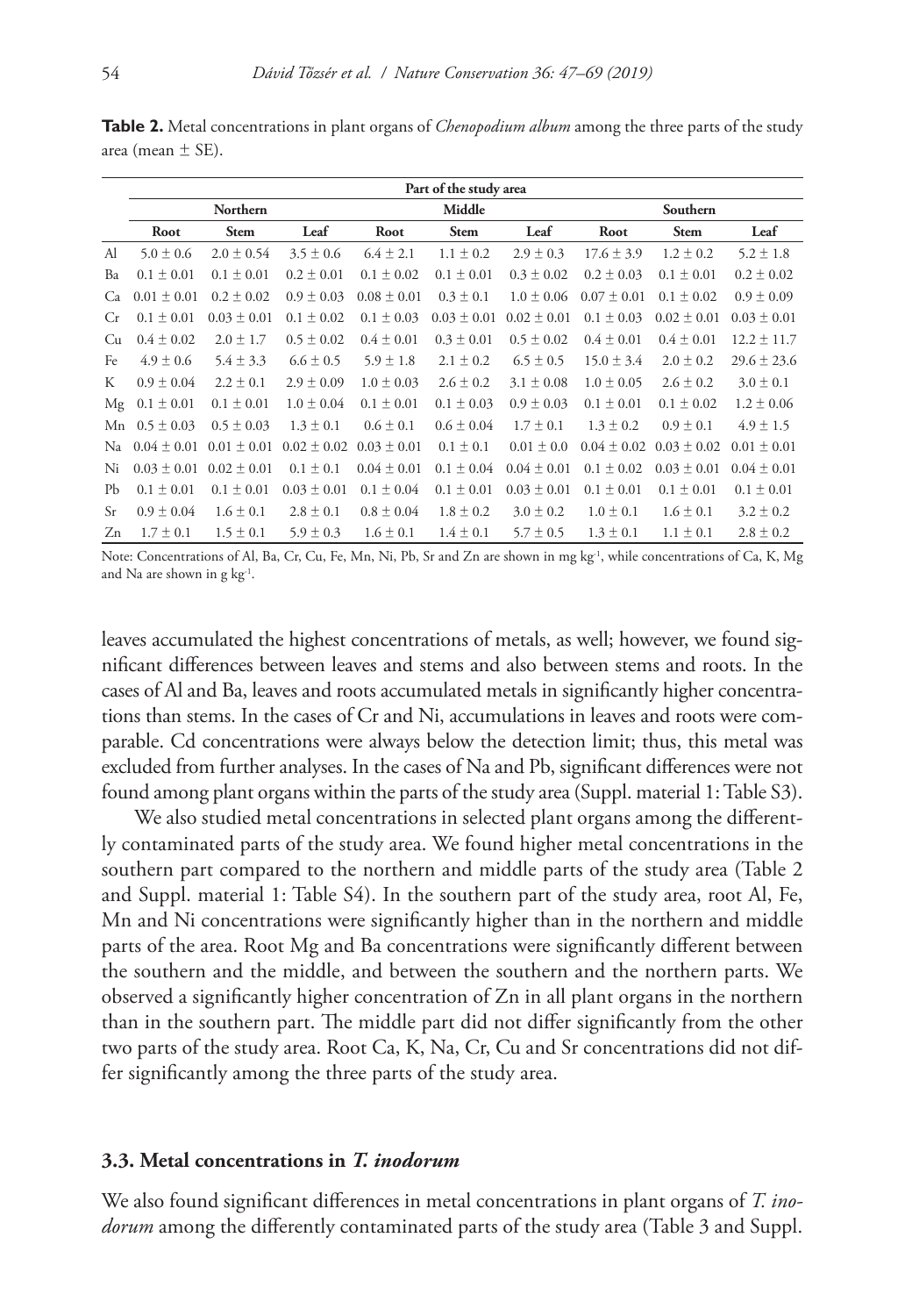|               | Part of the study area |                 |                |                |                 |                 |                |                 |                 |
|---------------|------------------------|-----------------|----------------|----------------|-----------------|-----------------|----------------|-----------------|-----------------|
|               | Northern               |                 |                | Middle         |                 |                 | Southern       |                 |                 |
|               | Root                   | <b>Stem</b>     | Leaf           | Root           | <b>Stem</b>     | Leaf            | Root           | <b>Stem</b>     | Leaf            |
| Al            | $19.5 \pm 2.8$         | $7.2 \pm 2.0$   | $11.0 \pm 1.3$ | $37.4 \pm 6.9$ | $7.5 \pm 1.3$   | $6.8 \pm 0.9$   | $28.3 \pm 3.4$ | $6.6 \pm 0.8$   | $16.2 \pm 5.1$  |
| Ba            | $0.4 \pm 0.03$         | $0.2 \pm 0.02$  | $0.2 \pm 0.01$ | $0.7 \pm 0.1$  | $0.3 \pm 0.02$  | $0.2 \pm 0.01$  | $0.5 \pm 0.1$  | $0.3 \pm 0.02$  | $0.2 \pm 0.02$  |
| Ca            | $0.2 \pm 0.02$         | $0.1 \pm 0.01$  | $0.8 \pm 0.3$  | $0.2 \pm 0.02$ | $0.2 \pm 0.02$  | $0.6 \pm 0.01$  | $0.2 \pm 0.03$ | $0.1 \pm 0.02$  | $0.6 \pm 0.06$  |
| Cr            | $0.2 \pm 0.04$         | $0.2 \pm 0.04$  | $0.1 \pm 0.02$ | $0.4 \pm 0.1$  | $0.1 \pm 0.02$  | $0.1 \pm 0.01$  | $0.2 \pm 0.03$ | $0.1 \pm 0.01$  | $0.1 \pm 0.02$  |
| Cu            | $0.6 \pm 0.04$         | $0.3 \pm 0.02$  | $0.8 \pm 0.1$  | $0.6 \pm 0.1$  | $0.3 \pm 0.01$  | $0.7 \pm 0.03$  | $0.5 \pm 0.04$ | $0.3 \pm 0.04$  | $22.2 \pm 21.5$ |
| Fe            | $17.3 \pm 2.5$         | $7.1 \pm 1.9$   | $12.2 \pm 1.2$ | $32.6 \pm 6.0$ | $7.0 \pm 1.1$   | $9.2 \pm 1.0$   | $22.6 \pm 2.6$ | $5.8 \pm 0.9$   | $60.4 \pm 47.8$ |
| К             | $0.7 \pm 0.07$         | $0.6 \pm 0.05$  | $1.5 \pm 0.1$  | $0.9 \pm 0.04$ | $0.6 \pm 0.05$  | $1.8 \pm 0.05$  | $0.7 \pm 0.04$ | $0.7 \pm 0.04$  | $1.6 \pm 0.1$   |
| Mg            | $0.1 \pm 0.01$         | $0.03 \pm 0.01$ | $0.3 \pm 0.06$ | $0.1 \pm 0.01$ | $0.04 \pm 0.01$ | $0.2 \pm 0.03$  | $0.1 \pm 0.01$ | $0.04 \pm 0.01$ | $0.2 \pm 0.01$  |
| Mn            | $1.5 \pm 0.2$          | $1.4 \pm 0.2$   | $3.6 \pm 0.6$  | $2.5 \pm 0.3$  | $3.2 \pm 0.6$   | $4.9 \pm 0.5$   | $3.1 \pm 0.4$  | $3.8 \pm 0.7$   | $9.6 \pm 1.3$   |
| Na            | $0.2 \pm 0.01$         | $0.1 \pm 0.01$  | $0.3 \pm 0.3$  | $0.1 \pm 0.01$ | $0.03 \pm 0.01$ | $0.1 \pm 0.07$  | $0.2 \pm 0.02$ | $0.1 \pm 0.01$  | $0.02 \pm 0.01$ |
| Ni            | $0.1 \pm 0.01$         | $0.1 \pm 0.1$   | $0.1 \pm 0.01$ | $0.2 \pm 0.02$ | $0.1 \pm 0.02$  | $0.1 \pm 0.02$  | $0.2 \pm 0.01$ | $0.1 \pm 0.01$  | $0.1 \pm 0.02$  |
| Pb            | $0.2 \pm 0.1$          | $0.1 \pm 0.01$  | $0.1 \pm 0.03$ | $0.1 \pm 0.02$ | $0.04 \pm 0.01$ | $0.03 \pm 0.01$ | $0.1 \pm 0.01$ | $0.03 \pm 0.01$ | $0.1 \pm 0.01$  |
| <sub>Sr</sub> | $1.7 \pm 0.1$          | $1.2 \pm 0.1$   | $1.7 \pm 0.1$  | $1.7 \pm 0.1$  | $1.3 \pm 0.1$   | $1.5 \pm 0.1$   | $1.6 \pm 0.1$  | $1.4 \pm 0.1$   | $1.9 \pm 0.2$   |
| Zn            | $2.6 \pm 0.2$          | $1.9 \pm 0.2$   | $2.6 \pm 0.4$  | $2.9 \pm 0.2$  | $2.7 \pm 0.3$   | $2.9 \pm 0.3$   | $1.4 \pm 0.1$  | $1.4 \pm 0.1$   | $1.7 \pm 0.2$   |

**Table 3.** Metal concentrations in plant organs of *Tripleurospermum inodorum* among the three parts of the study area (mean  $\pm$  SE).

Note: Concentrations of Al, Ba, Cr, Cu, Fe, Mn, Ni, Pb, Sr and Zn are shown in mg kg-1, while concentrations of Ca, K, Mg and Na are shown in g kg-1.



**Figure 2.** Principal component biplot of metal concentrations (mg kg-1) of *Tripleurospermum inodorum* in roots, stems and leaves. Notations: square – roots, circle – stems, triangle – leaves.

material 1: Table S5). Based on PCA scores, the metals in leaves differed from those in roots and stems of *T. inodorum* (Fig. 2).

Concentrations of Al, Ba, Cr and Pb were significantly the highest in roots, while concentrations of Ca, K, Mg and Mn were the highest in leaves. In the cases of Fe, Na,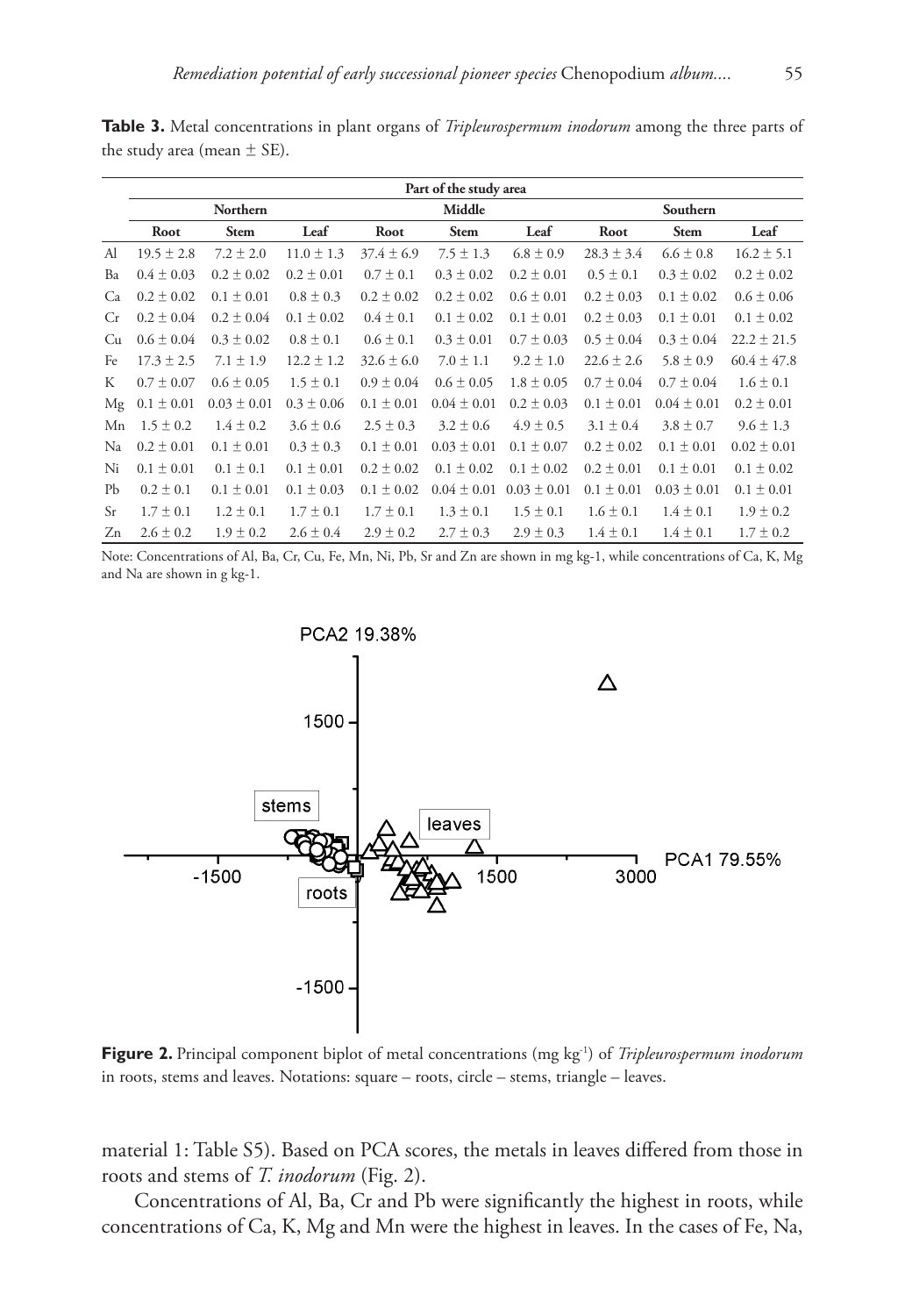Cu, Ni and Sr, the highest concentrations were accumulated in roots and leaves. We found the lowest concentrations of these metals in stems. The concentration of Zn was comparable in all the plant organs, with only negligible differences among them. The concentration of Cd was below the detection limit in all of the cases; thus, this metal was excluded from further analyses.

Generally lower concentrations were found in the northern part compared to the middle and southern parts of the study area (Table 3 and Suppl. material 1: Table S6). In the middle part of the study area, roots accumulated the highest concentrations of Al, K and Ba, whereas leaves accumulated the highest concentrations of Zn. We found the highest Mn concentration in the southern part of the study area regarding all plant organs. Root concentrations of Na and Ni were significantly the highest in the northern and the southern, and in the southern and the middle parts of the study area, respectively. Based on the selected plant organs, Ca, Mg, Cr, Cu, Pb and Sr concentrations did not differ significantly between the differently contaminated parts of the study area.

### **3.4. Correlations between soil metal concentrations and their accumulation in plants**

3.4.1. Correlations between soil metal concentrations and their accumulation in *C. album*

In the northern part of the study area, no significant correlation was found in metal concentrations between the soil and the plant organs of *C. album* (Suppl. material 1: Table S7). In the middle part of the study area, we did not find any negative correlation in the concentrations of Al ( $r = -0.700$ ,  $p = 0.036$ ) and Fe ( $r = -0.683$ ,  $p =$ 0.042) between the soil and roots and for Pb between the soil and stems ( $r = -0.798$ ,  $p = 0.010$ ). In the southern part of the study area, positive correlations were found in the cases of Cr (r = 0.733, p = 0.025) and Ni (r = 0.733, p = 0.025) between the soil and roots. We found negative correlations in the concentrations of Al ( $r = -0.783$ ,  $p = 0.013$ ), Mg (r = -0.717, p = 0.030) and Ba (r = -0.731, p = 0.025) between the soil and stems.

## 3.4.2. Correlations between soil metal concentrations and their accumulation in *T. inodorum*

In the northern part of the study area, Fe concentrations of soil and stems were positively correlated ( $r = 0.683$ ,  $p = 0.042$ ) (Suppl. material 1: Table S8). In the middle part of the study area we found negative correlations in Cu concentrations ( $r = -0.883$ ,  $p = 0.002$ ) between the soil and roots and in Ca concentrations ( $r = -0.717$ ,  $p = 0.030$ ) between the soil and stems. Leaf and soil Sr ( $r = 0.733$ ,  $p = 0.025$ ) concentrations were positively correlated. In the southern part of the study area, soil and root Al concentrations were negatively correlated ( $r = -0.667$ ,  $p = 0.050$ ).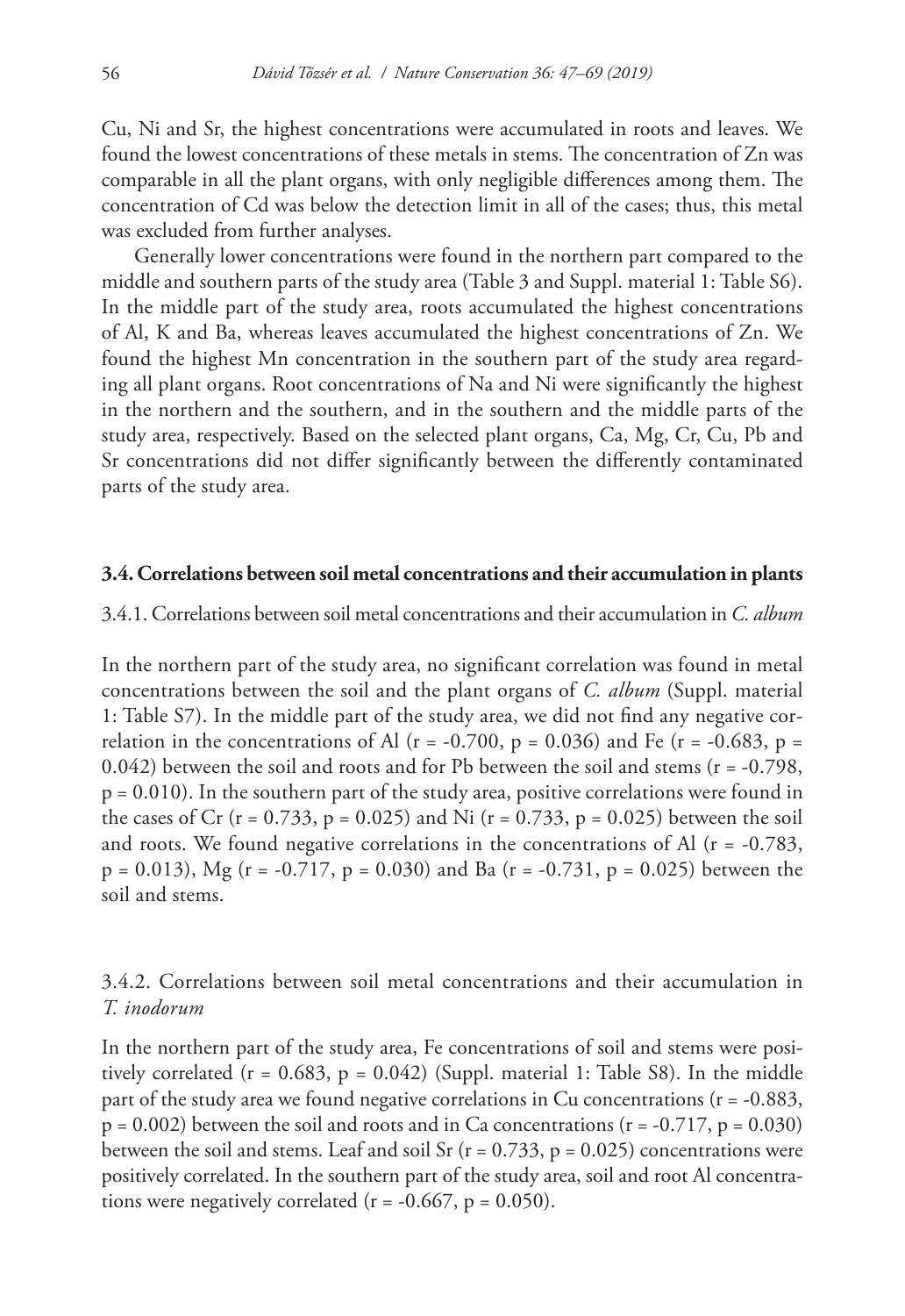### **3.5. Metal accumulation and translocation potential in plants**

3.5.1. Bioaccumulation factor (BAF), bioconcentration factor (BCF) and translocation factor (TF) values for *C. album*

Bioaccumulation factor (BAF) values were lower than 1 for all metals, which indicates that accumulation was not found in *C. album* (Suppl. material 1: Table S9). Likewise, bioconcentration factor (BCF) values were low in all plant organs (Suppl. material 1: Table S10), which indicated that metal accumulation from soil was also restricted. Some metals had high translocation potential between roots and aboveground plant organs of *C. album* (Suppl. material 1: Table S11). TF values were higher than 1 for Fe, Mn, Ba, Cu, Ni, Pb, Sr and Zn. Very high TF values (> 3) were also demonstrated in leaves in the northern (4.7 for Ni, 3.6 for Zn, 3.4 for Sr), in the middle (3.8 for Sr, 3.7 for Zn, 3.5 for Mn) and in the southern parts of the study area (4.1 for Mn, 3.4 for Sr). In general, compared to roots, accumulation was higher in leaves than in stems. The Pb accumulation in stems was higher than in leaves in all the three parts of the study area, and Ni and Cr in the middle part of the area. We did not observe major differences in TF values among the differently contaminated parts of the study area.

3.5.2. Bioaccumulation factor (BAF), bioconcentration factor (BCF) and translocation factor (TF) values for *T. inodorum*

Corresponding to *C. album*, bioaccumulation factor (BAF) values and bioconcentration factors (BCF) were lower than 1 for *T. inodorum* (Suppl. material 1: Table S9, S10). Translocation factors (TF) were higher than 1 for several metals between roots and aboveground plant organs of *T. inodorum* (Suppl. material 1: Table S11). TF values were higher than 1 for Fe, Mn, Cu, Ni, Sr and Zn. Very high TF values (> 3) were only found in leaves in the southern part of the study area (5.0 for Fe, 3.3 for Mn). Compared to roots, accumulation was slightly higher in leaves than in stems in the middle and southern parts of the study area, while in the cases of Al, Fe, Ba, Cr, Ni and Pb, higher TF values were found in stems than in leaves in the northern part. We did not find significant differences in TF values among the three parts of the study area in the cases of stems, while TF values in leaves were only slightly different among the differently contaminated parts of the study area (southern > middle > northern).

### **4. Discussion**

### **4.1. Metal concentrations in plants**

In the literature discussing environmental pollution, metals are usually classified as (i) trace metals which strongly exceed critical values and (ii) toxic metals which are known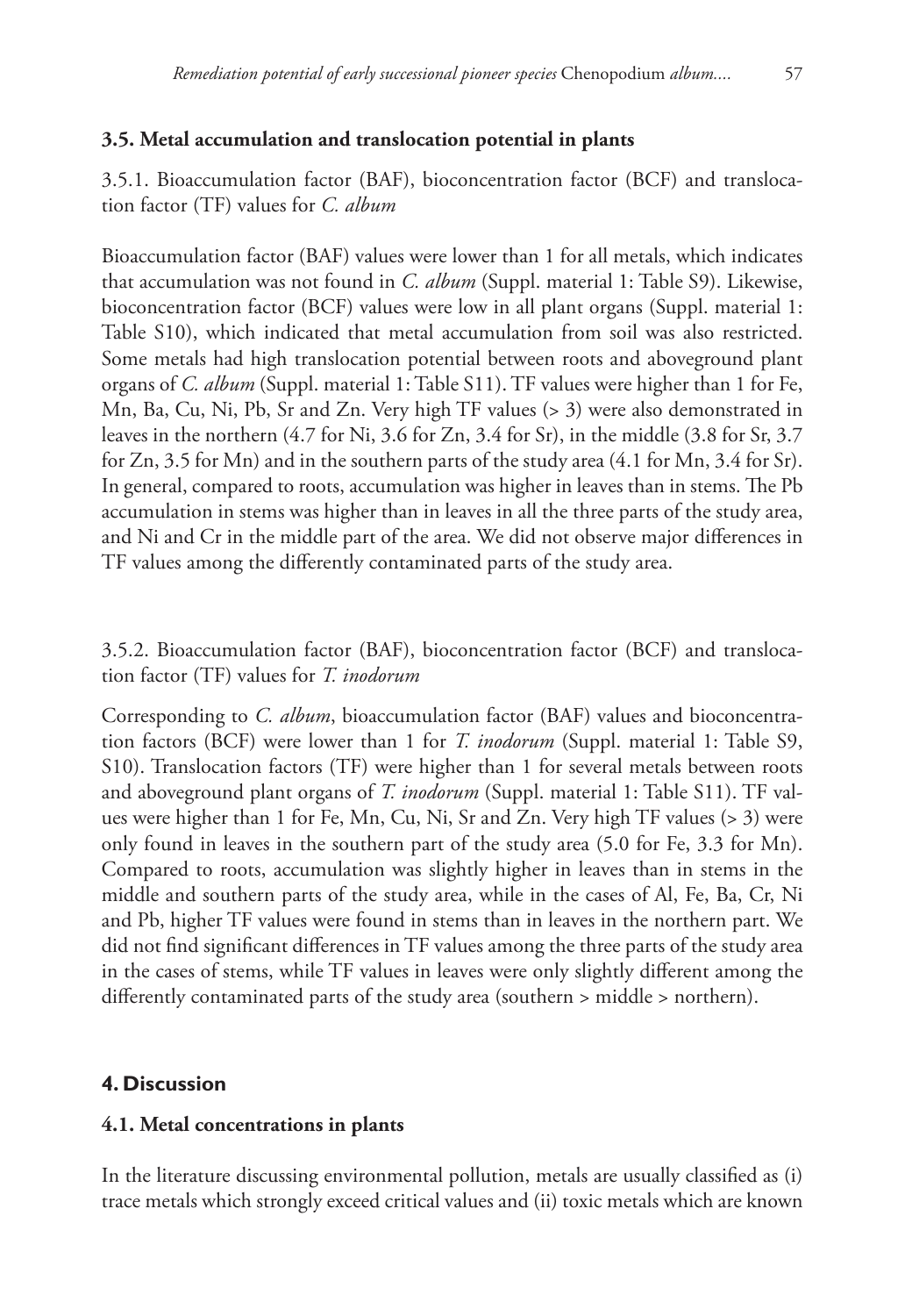as strong contaminants (Kabata-Pendias and Mukherjee 2007). To determine the level of soil contamination, the threshold values of the Hungarian Governmental Regulation 10/2000. (VI.2.) (2000), Ministry of the Environment Finland (2007) and Tóth et al. (2016) are available for each metal. Cr and Zn concentrations were higher than the threshold values. Cd concentrations were below the detection limit; thus, the metal was not a contaminant in the study area. The Pb and Sr could be potentially risky due to their inherent toxic characteristics; however, their level of contamination was moderate. Based on these, we focused on Cr, Pb and Zn concentrations in soil and plants. Other metals were either not contaminants or their concentrations were too low to be contaminants.

### 4.1.1. Metal concentrations in *C. album*

We demonstrated that metal concentrations were very low in plant organs of *C. album*. In a previous study Gupta and Sinha (2007) reported higher Cr, Pb and Zn concentrations in plant organs of *C. album* than we did in our study. Similarly to our findings, the authors also demonstrated higher Cr and Pb concentrations in leaves than in roots and stems, but the highest Cu and Zn concentrations were in roots. Studying metal accumulation in *Chenopodium botrys*, Nouri et al. (2009) indicated higher metal concentrations than in our study and found higher Zn concentration in roots compared to shoots. Malik et al. (2010) reported higher Cr, Pb and Zn concentrations in *C. album* than those in this study. They observed higher Cr concentrations in roots than in shoots, but higher Zn concentrations in shoots than in roots. We observed insignificant differences in Cr accumulation among plant organs. As presented in our study, Malik et al. (2010) found similar Pb concentrations in the two plant organs. Nazir et al. (2011) found similar Zn concentrations in soil to concentrations found in this study, but their results showed higher Zn concentrations in the shoots than in the roots of *C. album*. Similarly, we detected significantly higher Zn concentrations in leaves than in roots. To sum up, we found generally lower metal concentrations in organs of *C. album* than reported in the relevant literature, while the distribution of metals within plants was quite varied, as in previous papers.

### 4.1.2. Metal concentrations in *T. inodorum*

We found that metal concentrations were also very low in plant organs of *T. inodorum*. However, in some cases, we observed significant differences among plant organs even in low concentration ranges. Geneva et al. (2014) found higher Pb and Zn concentrations in roots and shoots of *M. recutita* plants than presented in our paper for *T. inodorum*. A higher Pb concentration was also reported by Lydakis-Simantiris et al. (2012), who also demonstrated that roots accumulated much higher concentrations of the metal than leaves of *M. recutita*, which is a specific characteristic of Pb. In the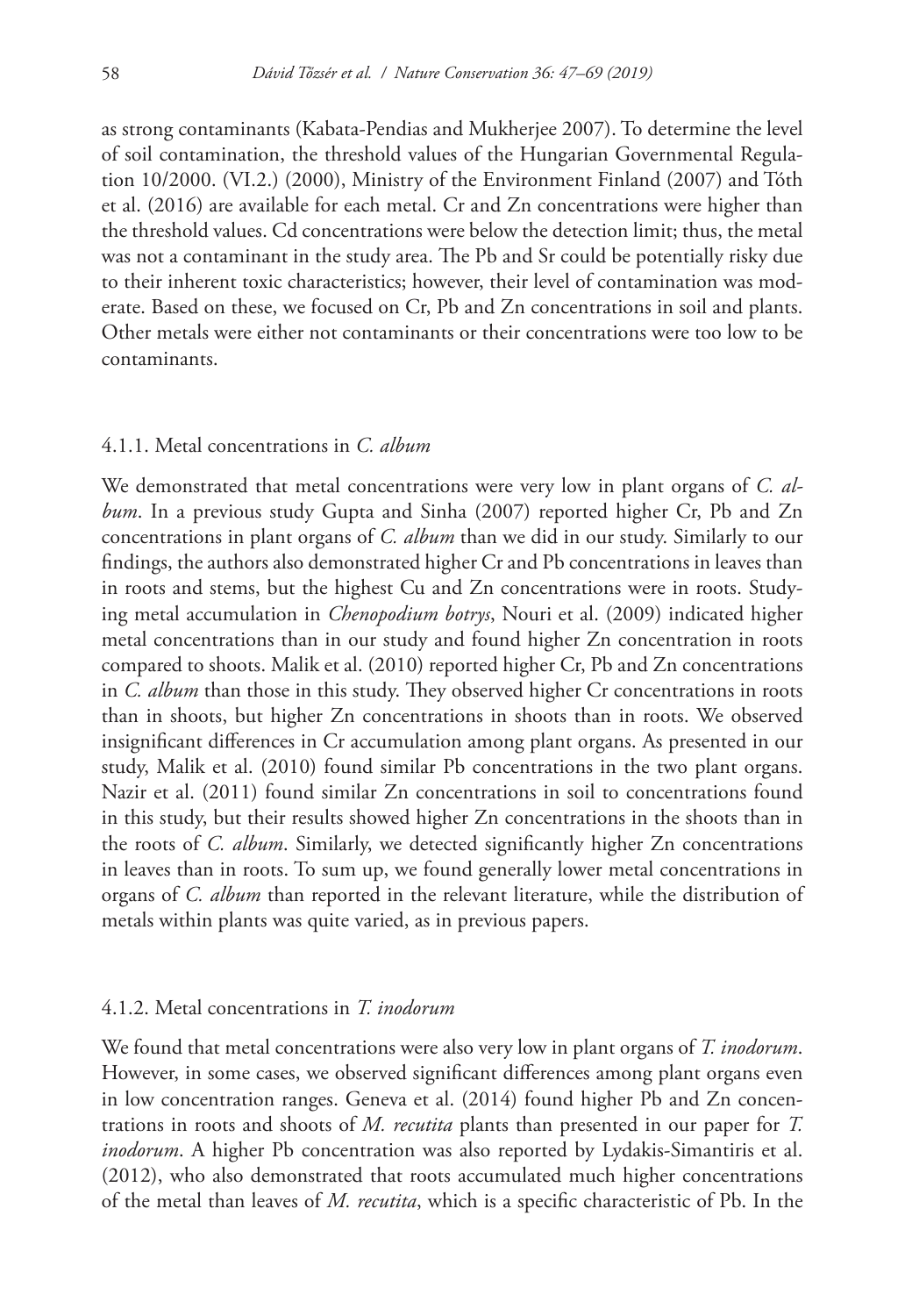cases of Pb and Zn, we did not find significant differences in metal concentrations among plant organs. Low concentrations of Pb could arise from the low mobility and insoluble Pb-complexes in the root zone (Brennan and Shelley 1999). In contrast to our results, the authors found higher Cr concentrations in roots than in stems in each of the five studied species. As a general finding, metal concentrations in *T. inodorum* were lower than presented in the literature for related species.

#### **4.2. Correlations between soil metal concentrations and their accumulation in plants**

We found a significant negative correlation in Pb concentrations between the soil and stems of *C. album*. Yoon et al. (2006) also demonstrated a negative correlation in Pb concentrations between the soil and several species of natural vegetation, which was attributed to the inherent low mobility of the metal and basic pH conditions. In contrast to our findings, Jung (2008) found that there were positive correlations in Pb concentrations between the soil and in the plant organs of six crop plant species. Further, by increasing soil concentrations Liang et al. (2016) demonstrated increasing Pb concentrations in plants. We demonstrated significant positive correlations in Cr concentrations between the soil and the roots of *C. album*. In accordance with our findings, Samantaray et al. (2001) demonstrated a significant positive correlation in Cr concentrations between the soil and the roots of four tree species. In a study involving several plant species, including *C. chenopodioides*, Galfati et al. (2011) indicated positive correlations in the concentrations of Cr and Zn between the soil and the accumulation of these metals in plant organs. Despite being quite insoluble, Cr can enter plants easily via ion channels, while essential Zn is readily taken up in concentrations proportional to soil contamination levels.

In the case of *T. inodorum* we found a significant positive correlation in Sr concentrations between the soil and leaves. Lydakis-Simantiris et al. (2012) reported that increasing soil Pb concentrations resulted in elevated Pb concentrations in the roots of *M. recutita* individuals, which was explained by the generally good accumulation potential of the family and by the restricted translocation potential of Pb from roots to aboveground plant organs. In contrast, we did not find significant correlations in Pb concentrations between the soil and plant organs. Greger (1999) found no correlation between soil and *Arrhenatherum pratensis* shoots for Pb and Zn concentrations, mainly due to soil conditions and the formation of complexes that did not favor good bioavailability of metals. Grejtovský et al. (2006) reported that increasing soil Zn concentrations (control, 50, 150 and 300 mg  $kg^{-1}$ , respectively) increased Zn concentrations in *M. chamomilla* shoots significantly. Our results indicated that soil metal concentrations did not have any major influence on metal concentrations in plant organs of *C. album* and *T. inodorum*, induced primarily by the relatively high pH values. Nouri et al. (2009) presented similar results, highlighting that plant metal concentrations were basically not influenced by those in the soil, which is the result of the detoxification and exclusion mechanisms developed by certain species. The poor contamination-in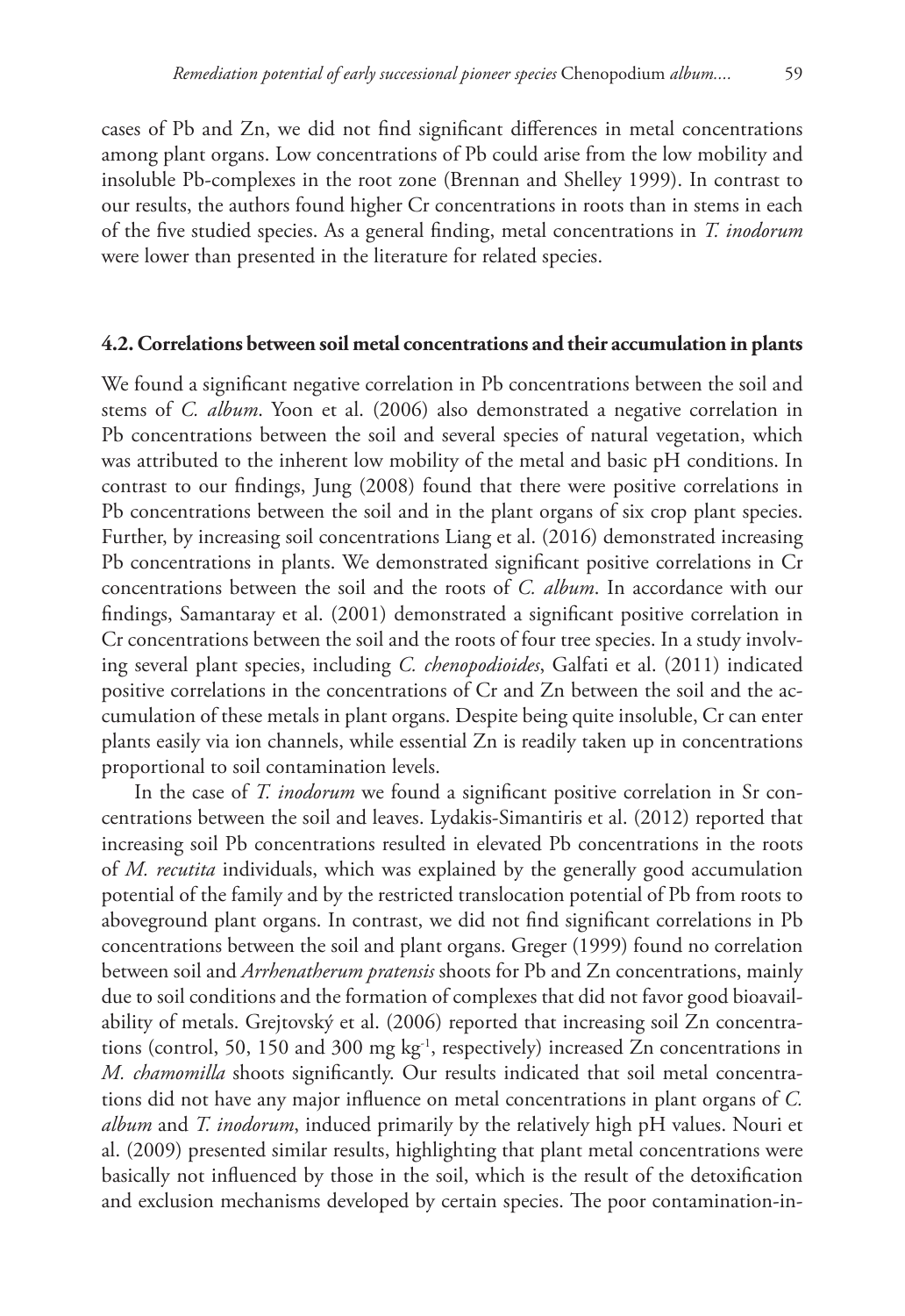dicating potential of plant species was also emphasized by Kabata-Pendias and Pendias (1992). According to the Yoon et al. (2006), metal bioavailability, plant-bacteria interactions and several soil parameters could influence metal accumulation jointly. In addition, we found that the multi-contaminated soil of our study area could trigger the uptake of contaminants via interactions between metals (Grejtovský et al. 2006).

### **4.3. Metal accumulation and translocation potential in plants**

4.3.1. Metal accumulation and translocation potential in *C. album*

Bioaccumulation factor (BAF) and bioconcentration factor (BCF) values were simultaneously very low in *C. album*, while translocation factor (TF) values were high in several cases. We found high  $(> 1)$  translocation factor (TF) values for Fe, Mn, Ba, Ni, Pb and Sr in the stems and for Fe, Mn, Ba, Cu, Ni, Pb, Sr and Zn in the leaves of *C. album*. In a study on the phytoextraction capacity of *C. album* Gupta and Sinha (2007) reported that leaves accumulated Fe in higher concentrations than roots and stems; thus, the highest TF values appeared for leaves. Similarly to these findings, we found significantly higher Fe concentrations in leaves than in stems, resulting in the highest TF values for leaves. We attributed this to the accumulation-favoring effect of sewage sludge found in deeper soil layers in the study area (Gupta and Sinha 2007). Malik et al. (2010) highlighted that the TF value for Zn was 1.3 for the leaves of *C. album*, which was lower than the values in our study (TF for Zn 2.2–3.7). In addition, Farrag et al. (2013) indicated that the TF values for Mn, Ni and Pb were higher than 1 in the aboveground plant organs of *Chenopodium ambrosioides*, which is similar to our findings. In contrast to our observations they demonstrated that the TF value for Cr was higher than 2. Similarly to what was presented in our study, Zehra et al. (2009) found higher Pb concentrations in aboveground plant organs than in roots (TF > 1) in the cases of three weed species. In contrast, Nazli Alipour et al. (2014) concluded that the accumulation potential of Pb in *C. album* was restricted; the authors demonstrated low (< 0.2) shoot TF values in uncontaminated and also in heavily Pb contaminated soils. It is likely that low mobility and soil organic matter could inhibit Pb accumulation, resulting in low concentrations and mobility in *C. album*. Manan et al. (2015) showed major differences in TF values for Cu, Pb and Zn in two medicinal plants; *Centella asiatica* had TF values higher than 1 for the three metals, which was similar to the results for *C. album* in our study. Furthermore, *Orthosiphon stamineus* had TF values lower than 1 for the three metals. The reported high TF values for Zn in our study could be explained by the fact that this metal is an essential nutrient for plants (Yoon et al. 2006). We detected a high TF value for Mn (4.1) in *C. album*, which is comparable to that presented by Lorestani et al. (2011). However, we found much higher TF values for Cu (5.5) and Fe (6.5) than reported by Lorestani et al. (2011). In comparison with nine other weeds Irshad et al. (2015) reported that *C. album* had similar or higher TF values for Cr and Zn. Furthermore, Gupta and Sinha (2008)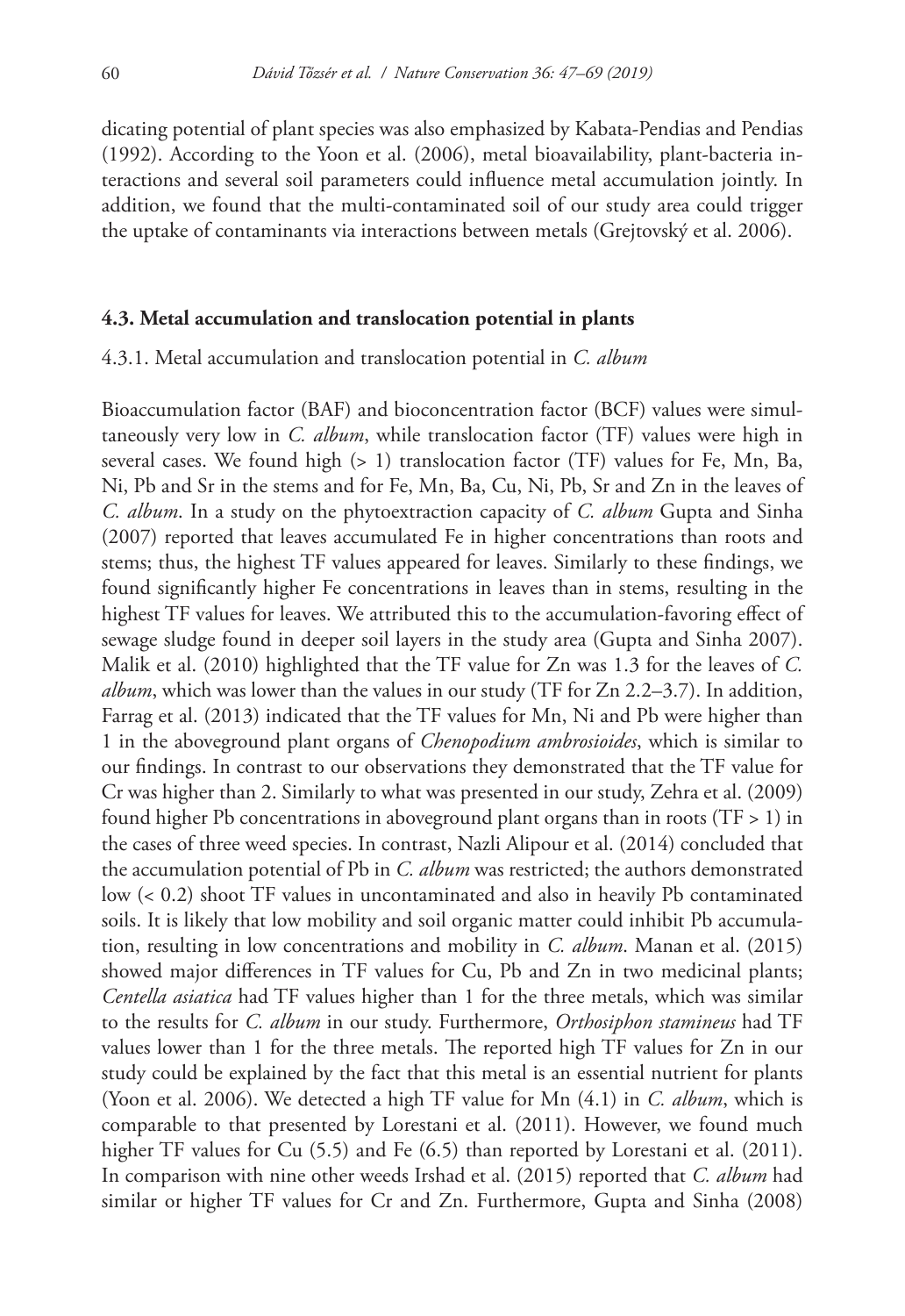demonstrated that among the five studied weeds *C. album* was the species that showed the highest translocation potential for  $Zn$  (TF 3.6) and Ni (2.7), while this species also had a very high translocation potential for Mn (8.6).

#### 4.3.2. Metal accumulation and translocation potential in *T. inodorum*

Bioaccumulation factor (BAF) and bioconcentration factor (BCF) values were also very low for *T. inodorum*, while translocation factor (TF) values deserved attention. We found high (> 1) TF values for Mn, Cu, Ni and Zn in the stems and for Fe, Mn, Cu, Sr and Zn in the leaves of *T. inodorum*. Geneva et al. (2014) presented TF values higher than 1 for Zn (1.3) in *M. recutita* shoots, while lower than 1 for Cu (0.2–0.7) and Pb (0.05–0.30). Compared to these results, TF values for Zn were lower than those shown in our study (TF =  $0.8-1.3$ ). In accordance with our results, Lydakis-Simantiris et al. (2012) found low leaf TF values for Ni (0.2–0.3) and Pb (0.1–0.2) in *M. recutita*, indicating low translocation potential for the two metals. Similarly to data presented for stems and leaves in this paper, the average translocation factor value was the highest for Mn (5.3) in a study on Mn, Cr, Ni and Pb accumulations in five weeds conducted by Nwaedozie et al. (2015). They demonstrated higher TF values for Mn than we did in the case of *T. inodorum*; furthermore, they found TF values for Cr, Ni and Pb comparable to those in our paper. Average TF values for  $Mn$  (1.1–3.3) were similar to those found in several natural vegetation species by other authors. Studying *Cynodon dactylon*, Kumar et al. (2015) indicated TF values between 1 and 2 for Mn. In a study involving *Cannabis sativa*, *Rumex dentatus* and *Silybum marianum*, Zehra et al. (2009) presented highly varying TF values for Cu, Mn and Zn; however, these values regularly exceeded 1, thereby showing good remediation potential. Based on these findings, we stress that *T. inodorum* showed high levels of Cu-, Mn- and Zn-tolerance and good accumulation of these metals; this was also reported by Liu et al. (2006) for several plant species. In general, comparing the two species studied in this paper, we indicated that *C. album* had a more favorable translocation potential for the studied metals than *T. inodorum*.

### 4.3.3. Effects of metal interactions on translocation of metals in *C. album* and *T. inodorum*

Translocation factor (TF) values in *C. album* and *T. inodorum* are influenced by several soil parameters. Interactions between metals are typical not only in soils but also in plants. As a common phenomenon, based on their ionic radius, Cd and Zn are in competition for the binding sites located in the transport proteins; thus, they can hinder the accumulation and translocation of each other into and within plants (Hart et al. 1998; Papoyan et al. 2007). This statement was confirmed in our study, since translocation of Zn was much more intensive than that of Cd in both species. Sharma and Dubey (2005) and Pourrut et al. (2011) observed the same mechanism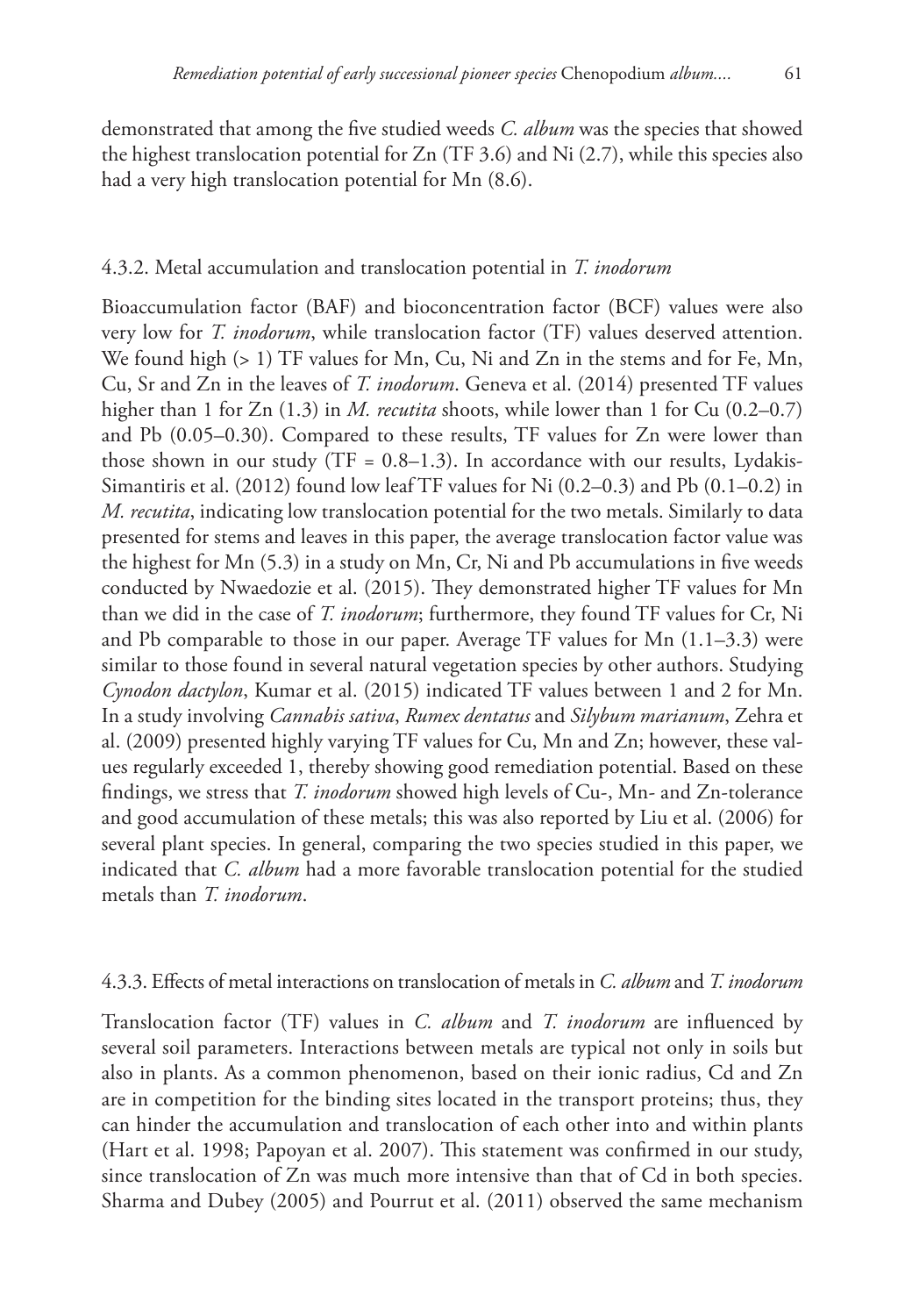for both  $Pb^{2+}$  and  $K^*$ , indicating a competing interaction between the two cations for the same K-channel. It is also in accordance with our findings, since we found high TF values for Pb, while that for K remained very low in *C. album*. Furthermore,  $Fe<sup>2+</sup>$ , Mn<sup>2+</sup> and Zn<sup>2+</sup> were also found to have identical transporters (Korshunova et al. 1999; Solti et al. 2011), which explains the equally high TF values for these metals presented for *C. album* and *T. inodorum*. It was previously found that Fe cations have the same transportation pathway within plants as  $Cr^{3+}$ , resulting in similar concentrations of the two metals (Solti et al. 2011). In contrast, we highlighted the great translocation potential for Fe and low TF values for Cr at the same time. Llugany et al. (2000) reported that Sr $^{2+}$  interferes with K+-metabolism, while there is an inhibiting interaction between  $Sr^{2+}$  and  $Ca^{2+}$ . We observed high TF values for Sr and low TF values for K, assuming an antagonist effect between the two metals within the two species. Similarly to Llugany et al. (2000), we demonstrated contrasting levels of translocation for Sr and Ca for both species. Based on these we found that ionic radius had a major influence in determining the translocation characteristics observed for *C. album* and *T. inodorum*.

### **5. Conclusions**

The results of this study indicated that both *Chenopodium album* and *Tripleurospermum inodorum* showed low metal accumulation potential in the moderately contaminated study area. Comparing the two species, *T. inodorum* appeared to be a better accumulator of Al, Fe, Mn, Na, Ba, Cr and Ni, while *C. album* was a better accumulator of K, Mg and Sr. Metal concentrations in the two species were generally low. Bioaccumulation factor (BAF) and bioconcentration factor (BCF) values for metals were also low (BAF and BCF  $< 0.1$ ). In contrast, translocation factor (TF) values were high (> 1) for Fe, Mn, Ba, Cu, Ni, Sr, Pb and Zn in *C. album* and for Fe, Mn, Cu, Sr and Zn in *T. inodorum*. We found that several factors, such as metal interactions and soil characteristics, could influence metal accumulation in plant organs causing a lower accumulation potential of the studied species than reported by the previous studies. Based on the high TF values, aboveground plant organs, especially leaves, could be metal-rich depositories. Summarizing, *C. album* and *T. inodorum* are capable of indicating and accumulating several soil metals, and thus have good potential in the early stages of phytoremediation, assisting the further remediation characterized by woody species.

### **Acknowledgements**

We acknowledge the Agilent Technologies and the Novo-Lab Ltd. (Hungary) for providing the MP-AES 4200. Research was supported by OTKA K 116639, KH 126481 and KH 126477 projects and by "Nemzet Fiatal Tehetségeiért" (NTP-NFTÖ-17) Scholarship.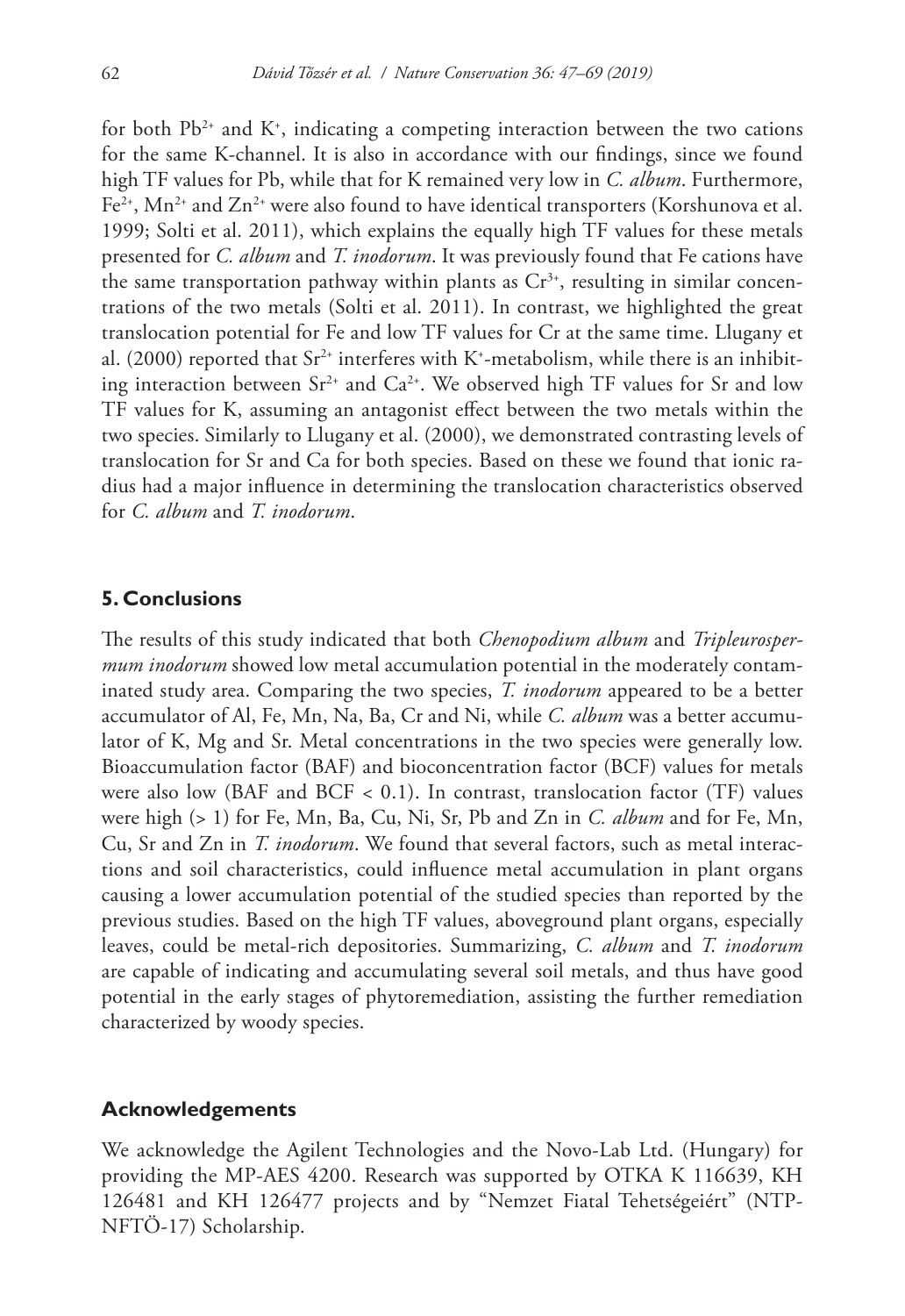### **References**

- Hungarian Governmental Regulation 10/2000 (VI.2.) (2000) Magyar Közlöny 53: 3156–3167. [https://magyarkozlony.hu/dokumentumok/a9dbb239b7642e772ae5ea510b668c639f499288/](https://magyarkozlony.hu/dokumentumok/a9dbb239b7642e772ae5ea510b668c639f499288/megtekintes) [megtekintes](https://magyarkozlony.hu/dokumentumok/a9dbb239b7642e772ae5ea510b668c639f499288/megtekintes)
- Ali H, Khan E (2018) What are heavy metals? Long-standing controversy over the scientific use of the term 'heavy metals' – proposal of a comprehensive definition. Toxicological and Environmental Chemistry 100(1): 6–19.<https://doi.org/10.1080/02772248.2017.1413652>
- Applequist WL (2002) A reassessment of the nomenclature of *Matricaria* L. and *Tripleurospermum* Sch. Bip. (Asteraceae). Taxon 51(4): 757–761.<https://doi.org/10.2307/1555032>
- Armendaríz MD, Abellan TR, Gonzalez-Weller D, Gonzalez GL, Fernandez AJG, de la Torre AH (2014) Metals (Al, Mn, Sr, Cd and Pb) in phytopharmaceuticals (*Matricaria recutita, Tilia officinalis* and *Salvia officinalis*). Toxicology Letters 229: S182. [https://doi.](https://doi.org/10.1016/j.toxlet.2014.06.621) [org/10.1016/j.toxlet.2014.06.621](https://doi.org/10.1016/j.toxlet.2014.06.621)
- Bandiera M, Dal Cortivo C, Barion G, Mosca G, Vamerali T (2016) Phytoremediation opportunities with alimurgic species in metal-contaminated environments. Sustainability (Basel) 8(4): 357. <https://doi.org/10.3390/su8040357>
- Bes CL, Mench M, Aulen M, Gaste H, Taberly J (2010) Spatial variation of plant communities and shoot Cu concentrations of plant species at a timber treatment site. Plant and Soil 330(1–2): 267–280. <https://doi.org/10.1007/s11104-009-0198-4>
- Bhargava A, Shukla S, Ohri D (2007) Effect of sowing dates and row spacings on yield and quality components of quinoa (*Chenopodium quinoa*) leaves. Indian Journal of Agricultural Sciences 77(11): 748–751.<http://epubs.icar.org.in/ejournal/index.php/IJAgS/article/view/3080>
- Bhargava A, Shukla S, Srivastava J, Singh N, Ohri D (2008) *Chenopodium*: A prospective plant for phytoextraction. Acta Physiologiae Plantarum 30(1): 111–120. [https://doi.](https://doi.org/10.1007/s11738-007-0097-3) [org/10.1007/s11738-007-0097-3](https://doi.org/10.1007/s11738-007-0097-3)
- Brekken A, Steinnes E (2004) Seasonal concentrations of cadmium and zinc in native pasture plants: Consequences for grazing animals. The Science of the Total Environment 326(1– 3): 181–195. <https://doi.org/10.1016/j.scitotenv.2003.11.023>
- Brennan MA, Shelley ML (1999) A model of the uptake, translocation, and accumulation of lead (Pb) by maize for the purpose of phytoextraction. Ecological Engineering 12(3–4): 271–296. [https://doi.org/10.1016/S0925-8574\(98\)00073-1](https://doi.org/10.1016/S0925-8574(98)00073-1)
- Cui S, Zhou Q, Chao L (2007) Potential hyperaccumulation of Pb, Zn, Cu and Cd in endurant plants distributed in an old smeltery, Northeast China. Environmental Geology 51(6): 1043–1048.<https://doi.org/10.1007/s00254-006-0373-3>
- Cunningham SD, Berti WR (1993) Remediation of contaminated soils with green plants: An overview. In Vitro Cellular & Developmental Biology 29(4): 207–212. [https://doi.](https://doi.org/10.1007/BF02632036) [org/10.1007/BF02632036](https://doi.org/10.1007/BF02632036)
- Del Río-Celestino M, Font R, Moreno-Rojas R, De Haro-Bailón A (2006) Uptake of lead and zinc by wild plants growing on contaminated soils. Industrial Crops and Products 24(3): 230–237.<https://doi.org/10.1016/j.indcrop.2006.06.013>
- Dickinson NM, Baker AJM, Doronilla A, Laidlaw S, Reeves RD (2009) Phytoremediation of inorganics: Realism and synergies. International Journal of Phytoremediation 11(2): 97–114.<https://doi.org/10.1080/15226510802378368>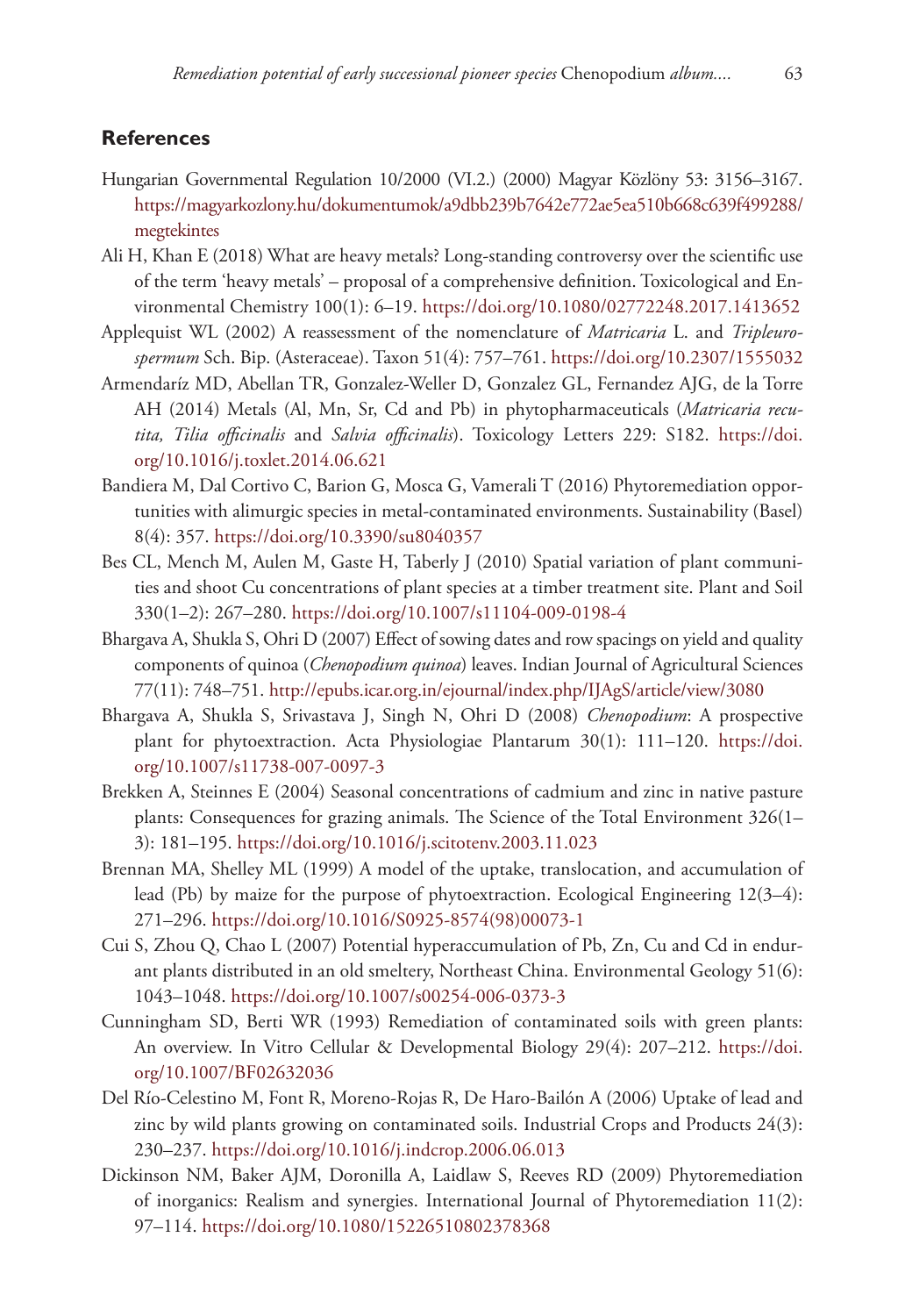- Dousset S, Morel JL, Jacobson A, Bitton G (2001) Copper binding capacity of root exudates of cultivated plants and associated weeds. Biology and Fertility of Soils 34(4): 230–234. <https://doi.org/10.1007/s003740100404>
- Farrag HF, Al-Sodany YM, Otiby FG (2013) Phytoremediation and accumulation characteristics of heavy metals by some plants in Wadi Alargy-Wetland, Taif-KSA. World Applied Sciences Journal 28(5): 644–653. <https://doi.org/10.5829/idosi.wasj.2013.28.05.2018>
- Flathman PE, Lanza GR (1998) Phytoremediation: Current views on an emerging green technology. Journal of Soil Contamination 7(4): 415–432. [https://doi.](https://doi.org/10.1080/10588339891334438) [org/10.1080/10588339891334438](https://doi.org/10.1080/10588339891334438)
- French CJ, Dickinson NM, Putwain PD (2006) Woody biomass phytoremediation of contaminated brownfield land. Environmental Pollution 141(3): 387–395. [https://doi.](https://doi.org/10.1016/j.envpol.2005.08.065) [org/10.1016/j.envpol.2005.08.065](https://doi.org/10.1016/j.envpol.2005.08.065)
- Galfati I, Bilal E, Béji Sassi A, Abdallah H, Zaïer A (2011) Accumulation of heavy metals in native plants growing near the phosphate treatment industry, Tunisia. Carpathian Journal of Earth and Environmental Sciences 6(2): 85–100.<https://hal.archives-ouvertes.fr/emse-00611766>
- Geneva M, Markovska Y, Todorov I, Stancheva I (2014) Accumulation of Cd, Pb, Zn and antioxidant response in chamomile (*Matricaria recutita* L.) grown on industrially polluted soil. Genetics and Plant Physiology 4(3–4): 131–139. [http://www.bio21.bas.bg/ippg/bg/](http://www.bio21.bas.bg/ippg/bg/wp-content/uploads/2015/05/GPP_4_3-4_2014_131-139.pdf) [wp-content/uploads/2015/05/GPP\\_4\\_3-4\\_2014\\_131-139.pdf](http://www.bio21.bas.bg/ippg/bg/wp-content/uploads/2015/05/GPP_4_3-4_2014_131-139.pdf)
- Girdhar M, Sharma NR, Rehman H, Kumar A, Mohan A (2014) Comparative assessment for hyperaccumulatory and phytoremediation capability of three wild weeds. 3 Biotech 4(6): 579–589.<https://doi.org/10.1007/s13205-014-0194-0>
- Greger M (1999) Metal availability and metal bioconcentration in plants. In: Prasad MNV, Hagemeyer J (Eds) Heavy metal stress in plants-from molecules to ecosystems. Springer, Berlin, 1–27. [https://doi.org/10.1007/978-3-662-07745-0\\_1](https://doi.org/10.1007/978-3-662-07745-0_1)
- Grejtovský A, Markušová K, Eliašová A, Šafárik PJ (2006) The response of chamomile (*Matricaria chamomilla* L.) plants to soil zinc supply. Plant, Soil and Environment 52(1): 1–7. <https://doi.org/10.17221/3339-PSE>
- Gupta AK, Sinha S (2007) Phytoextraction capacity of the *Chenopodium album* L. grown on soil amended with tannery sludge. Bioresource Technology 98(2): 442–446. [https://doi.](https://doi.org/10.1016/j.biortech.2006.01.015) [org/10.1016/j.biortech.2006.01.015](https://doi.org/10.1016/j.biortech.2006.01.015)
- Gupta AK, Sinha S (2008) Decontamination and/or revegetation of fly ash dykes through naturally growing plants. Journal of Hazardous Materials 153(3): 1078–1087. [https://doi.](https://doi.org/10.1016/j.jhazmat.2007.09.062) [org/10.1016/j.jhazmat.2007.09.062](https://doi.org/10.1016/j.jhazmat.2007.09.062)
- Hart JJ, Welch RM, Norvell WA, Sullivan LA, Kochian LV (1998) Characterization of cadmium binding, uptake and translocation in intact seedlings of bread and durum wheat cultivars. Plant Physiology 116(4): 1413–1420. <https://doi.org/10.1104/pp.116.4.1413>
- Hoefer C, Santner J, Puschenreiter M, Wenzel WW (2015) Localized metal solubilization in the rhizosphere of *Salix smithiana* upon sulfur application. Environmental Science & Technology 49(7): 4522–4529. <https://doi.org/10.1021/es505758j>
- Hu R, Sun K, Su X, Pan YX, Zhang YF, Wang XP (2012) Physiological responses and tolerance mechanisms to Pb in two xerophils: *Salsola passerina* Bunge and *Chenopodium album* L. Journal of Hazardous Materials 205–206: 131–138. <https://doi.org/10.1016/j.jhazmat.2011.12.051>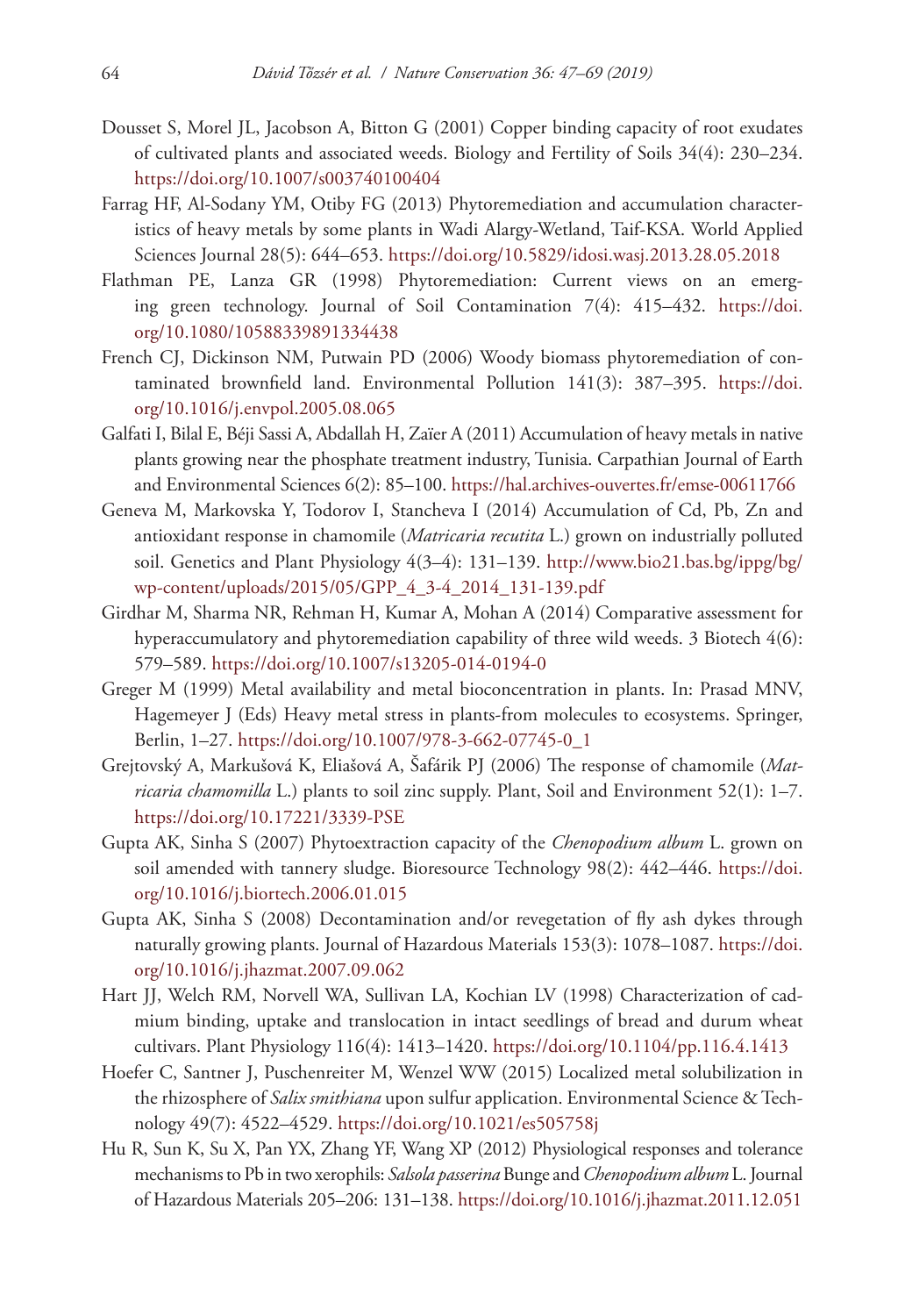- Irshad M, Ruqia B, Hussain Z (2015) Phytoaccumulation of heavy metals in natural vegetation at the municipal wastewater site in Abbottabad, Pakistan. International Journal of Phytoremediation 17(12): 1269–1273. [https://doi.org/10.1080/15226514.2014.9](https://doi.org/10.1080/15226514.2014.950409) [50409](https://doi.org/10.1080/15226514.2014.950409)
- Ishikawa Y, Sato S, Kurimoto Y, Yamada H, Hayakawa A, Hidaka S (2014) Preliminary study of phytoremediation and biomass production by *Salix* species on abandoned farmland polluted with heavy metals. Journal of Arid Land Studies 23–24: 167–172. [http://iss.ndl.](http://iss.ndl.go.jp/books/R000000004-I025801189-00) [go.jp/books/R000000004-I025801189-00](http://iss.ndl.go.jp/books/R000000004-I025801189-00)
- Isobe K, Sugiyama H, Okuda D, Murase Y, Harada H, Miyamoto M, Koide S, Higo M, Torigoe Y (2016) Effects of sowing time on the seed yield of quinoa (*Chenopodium quinoa* Willd) in South Kanto, Japan. Agricultural Sciences 7(3): 146–153. [https://doi.org/10.4236/](https://doi.org/10.4236/as.2016.73014) [as.2016.73014](https://doi.org/10.4236/as.2016.73014)
- Jung MC (2008) Heavy metal concentrations in soils and factors affecting metal uptake in plants in the vicinity of a Korean Cu-W mine. Sensors (Basel) 8(4): 2413–2423. [https://](https://doi.org/10.3390/s8042413) [doi.org/10.3390/s8042413](https://doi.org/10.3390/s8042413)
- Kabata-Pendias A, Mukherjee AB (2007) Trace elements from soil to human. Springer, Heidelberg.
- Kabata-Pendias A, Pendias H (1992) Trace elements in soils and plants,  $2<sup>nd</sup>$  edition. CRC Press, Boca Raton.
- Kacálková L, Tlustoš P, Száková J (2015) Phytoextraction of risk elements by willow and poplar trees. International Journal of Phytoremediation 17(1–6): 414–421. [https://doi.org/10.10](https://doi.org/10.1080/15226514.2014.910171) [80/15226514.2014.910171](https://doi.org/10.1080/15226514.2014.910171)
- Kay QON (1994) *Tripleurospermum inodorum* (L.) Schultz Bip. Journal of Ecology 82(3): 681–697. [http://agris.fao.org/agris-search/search.do?recordID=GB9521508.https://doi.](http://agris.fao.org/agris-search/search.do?recordID=GB9521508.https://doi.org/10.2307/2261275) [org/10.2307/2261275](http://agris.fao.org/agris-search/search.do?recordID=GB9521508.https://doi.org/10.2307/2261275)
- Korshunova YO, Eide D, Clark WG, Guerinot ML, Pakrasi HB (1999) The IRT1 protein from *Arabidopsis thaliana* is a metal transporter with a broad substrate range. Plant Molecular Biology 40(1): 37–44. <https://doi.org/10.1023/A:1026438615520>
- Kumar A, Ahirwal J, Maiti SK, Das R (2015) An assessment of metal in fly ash and their translocation and bioaccumulation in perennial grasses growing at the reclaimed opencast mines. International Journal of Environmental of Research 9(3): 1089–1096. [https://doi.](https://doi.org/10.22059/IJER.2015.996) [org/10.22059/IJER.2015.996](https://doi.org/10.22059/IJER.2015.996)
- Leewis MC, Reynolds CM, Leigh MB (2013) Long-term effects of nutrient addition and phytoremediation on diesel and crude oil contaminated soils in subarctic Alaska. Cold Regions Science and Technology 96: 129–137.<https://doi.org/10.1016/j.coldregions.2013.08.011>
- Li MS, Luo YP, Su ZY (2007) Heavy metal concentrations in soils and plant accumulation in a restored manganese mineland in Guangxi, South China. Environmental Pollution 147(1): 168–175.<https://doi.org/10.1016/j.envpol.2006.08.006>
- Liang SX, Gao N, Li ZC, Shen SG, Li J (2016) Investigation of correlativity between heavy metals concentration in indigenous plants and combined pollution soils. Journal of Chemical Ecology 32(9): 872–883. <https://doi.org/10.1080/02757540.2016.1203909>
- Liu YG, Zhang HZ, Zeng GM, Huang BR, Li X (2006) Heavy metal accumulation in plants on Mn mine tailings. Pedosphere 16(1): 131–136. [https://doi.org/10.1016/S1002-](https://doi.org/10.1016/S1002-0160(06)60035-0) [0160\(06\)60035-0](https://doi.org/10.1016/S1002-0160(06)60035-0)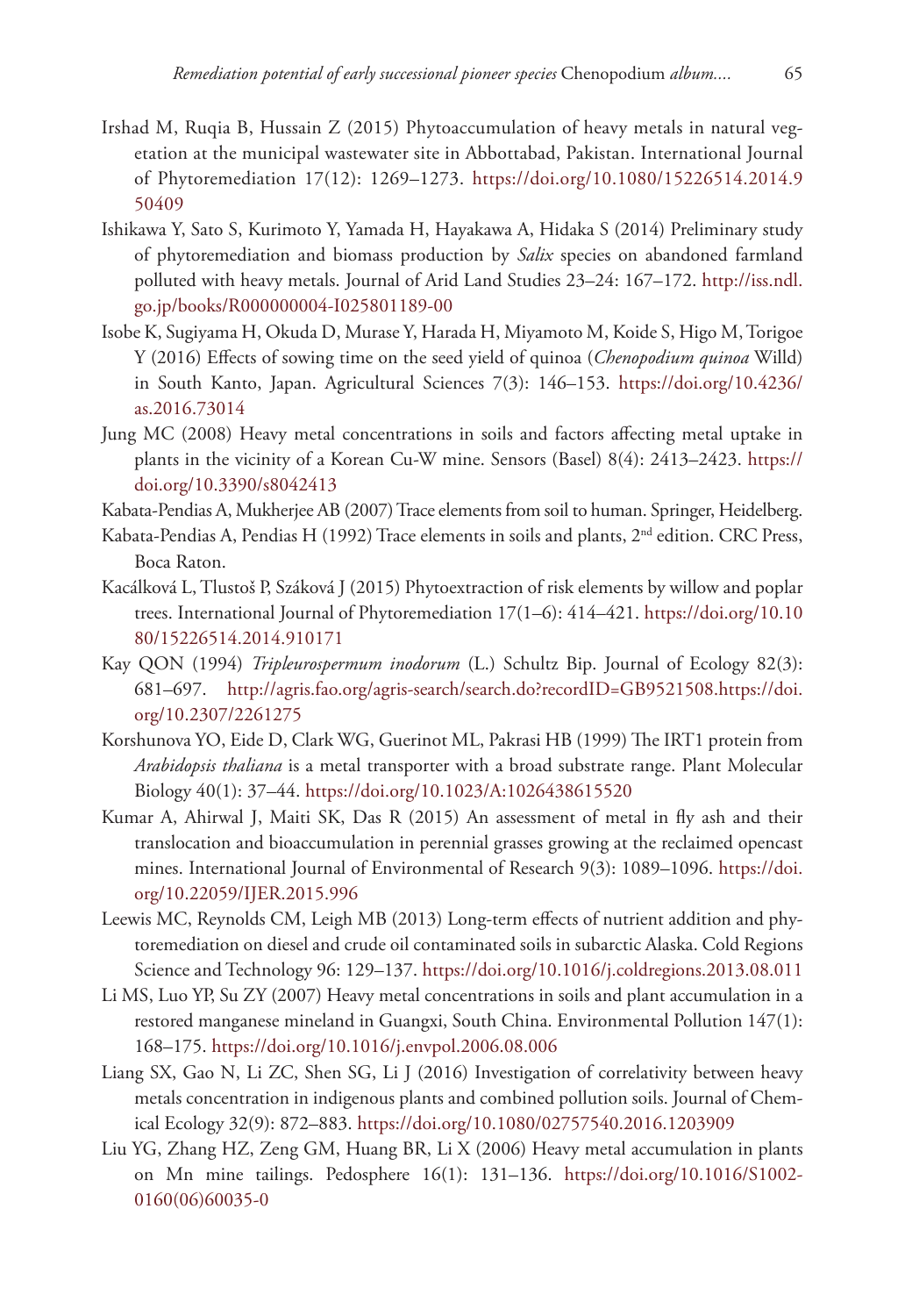- Llugany M, Poschenrieder C, Barceló J (2000) Assessment of barium toxicity in bush beans. Archives of Environmental Contamination and Toxicology 39(4): 440–444. [https://doi.](https://doi.org/10.1007/s002440010125) [org/10.1007/s002440010125](https://doi.org/10.1007/s002440010125)
- Lorestani B, Cheraghi M, Yousefi N (2011) Accumulation of Pb, Fe, Mn, Cu and Zn in plants and choice of hyperaccumulator plant in the industrial town of Vian, Iran. Archives of Biological Sciences 63(3): 739–745. <https://doi.org/10.2298/ABS1103739L>
- Luo L, Ma Y, Zhang S, Wei D, Zhu YG (2009) An inventory of trace element inputs to agricultural soils in China. Journal of Environmental Management 90(8): 2524–2530. [https://](https://doi.org/10.1016/j.jenvman.2009.01.011) [doi.org/10.1016/j.jenvman.2009.01.011](https://doi.org/10.1016/j.jenvman.2009.01.011)
- Lydakis-Simantiris N, Skoula M, Fabian M, Naxakis G (2012) Cultivation of medicinal and aromatic plants in heavy metal-contaminated soil – Exploitation with caution.  $3<sup>rd</sup>$  International Conference on Industrial and Hazardous Waste Management, Crete (Greece), September 2012. [https://journal.gnest.org/sites/default/files/Submissions/gnest\\_01829/](https://journal.gnest.org/sites/default/files/Submissions/gnest_01829/gnest_01829_published.pdf) [gnest\\_01829\\_published.pdf](https://journal.gnest.org/sites/default/files/Submissions/gnest_01829/gnest_01829_published.pdf)
- Mahar A, Wang P, Ali A, Awasthi MK, Lahori AH, Wang Q, Li R, Zhang Z (2016) Challenges and opportunities in the phytoremediation of heavy metals contaminated soils: A review. Ecotoxicology and Environmental Safety 126: 111–121. [https://doi.org/10.1016/j.](https://doi.org/10.1016/j.ecoenv.2015.12.023) [ecoenv.2015.12.023](https://doi.org/10.1016/j.ecoenv.2015.12.023)
- Malik RN, Husain SZ, Nazir I (2010) Heavy metal contamination and accumulation in soil and wild plant species from industrial area of Islamabad, Pakistan. Pakistan Journal of Botany 42(1): 291–301. [https://inis.iaea.org/search/search.aspx?orig\\_q=RN:41071660](https://inis.iaea.org/search/search.aspx?orig_q=RN:41071660)
- Manan FA, Chai TT, Samad AA, Mamat DD (2015) Evaluation of the phytoremediation potential of two medicinal plants. Sains Malaysiana 44(4): 503–509. [https://doi.org/10.17576/](https://doi.org/10.17576/jsm-2015-4404-04) [jsm-2015-4404-04](https://doi.org/10.17576/jsm-2015-4404-04)
- Mellem JJ, Baijnath H, Odhav B (2009) Translocation and accumulation of Cr, Hg, As, Pb, Cu and Ni by *Amaranthus dubius* (Amaranthaceae) from contaminated sites. Journal of Environmental Science and Health. Part A 44(6): 568–575. [https://doi.](https://doi.org/10.1080/10934520902784583) [org/10.1080/10934520902784583](https://doi.org/10.1080/10934520902784583)
- Mills T, Arnold B, Sivakumaran S, Northcott G, Vogeler I, Robinson B, Norling C, Leonil D (2006) Phytoremediation and long-term site management of soil contaminated with pentachlorophenol (PCP) and heavy metals. Journal of Environmental Management 79(3): 232–241.<https://doi.org/10.1016/j.jenvman.2005.07.005>
- Ministry of the Environment Finland (2007) Government Decree on the Assessment of Soil Contamination and Remediation Needs (214/2007, March 1, 2007). [https://finlex.fi/en/](https://finlex.fi/en/laki/kaannokset/2007/en20070214.pdf) [laki/kaannokset/2007/en20070214.pdf](https://finlex.fi/en/laki/kaannokset/2007/en20070214.pdf)
- Nagajyoti PC, Lee KD, Sreekanth TMV (2010) Heavy metals, occurrence and toxicity for plants: A review. Environmental Chemistry Letters 8(3): 199–216. [https://doi.](https://doi.org/10.1007/s10311-010-0297-8) [org/10.1007/s10311-010-0297-8](https://doi.org/10.1007/s10311-010-0297-8)
- Nazir A, Malik RN, Ajaib M, Khan N, Siddiqui MF (2011) Hyperaccumulators of heavy metals of industrial areas of Islamabad and Rawalpindi. Pakistan. Le Journal de Botanique 43(4): 1925–1933. [https://inis.iaea.org/search/search.aspx?orig\\_q=RN:42093993](https://inis.iaea.org/search/search.aspx?orig_q=RN:42093993)
- Nazli Alipour A, Mehdi Homaee B, Asadi Kapourchaland CS, Mahboobeh Mazhari D (2014) Assessing *Chenopodium album* L. potential for phytoremediation of lead-polluted soils.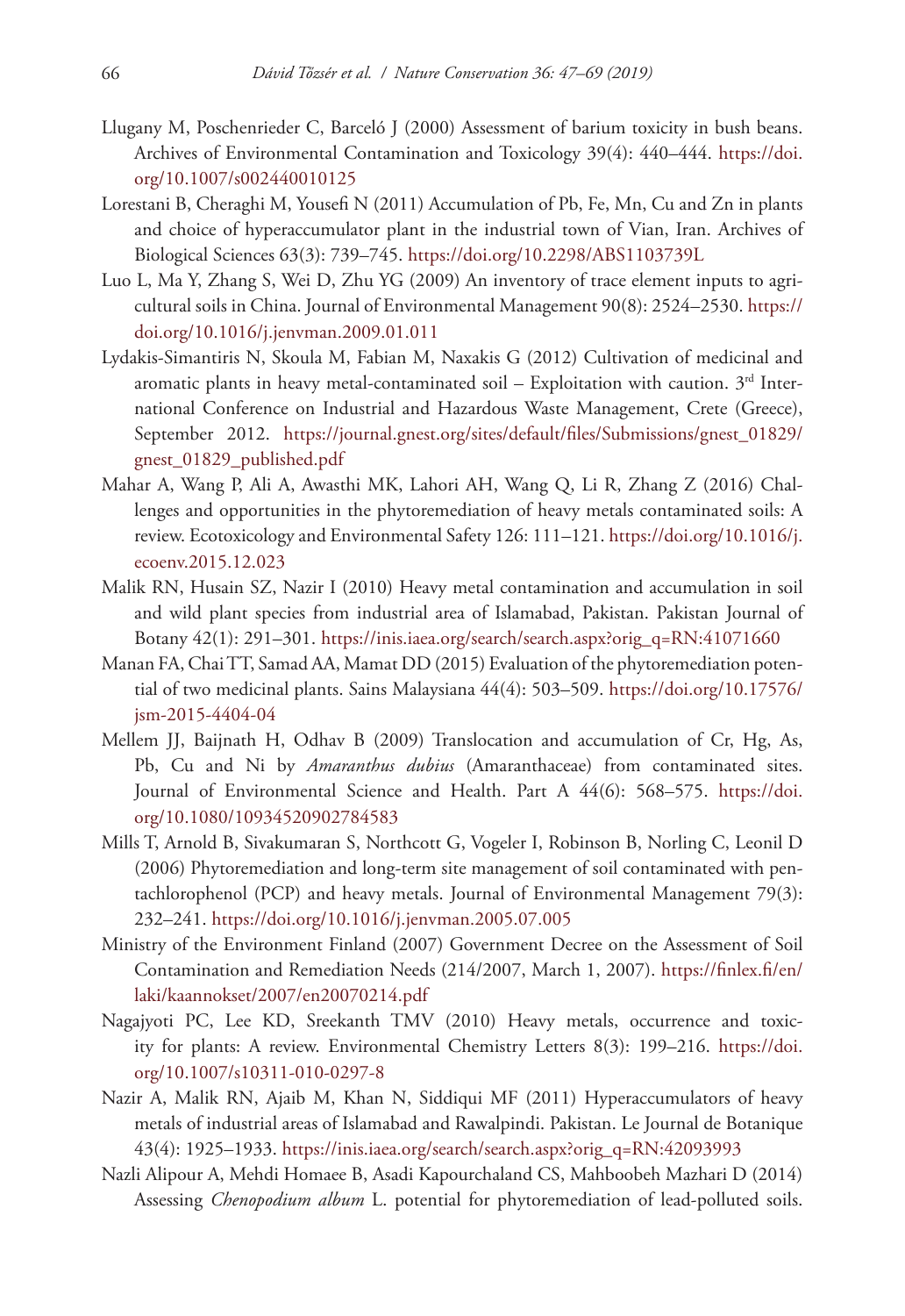Recent Advances in Environmental Science and Geoscience, Proceedings of the 2014 International Conference on Environmental Science and Geoscience, Venice (Italy), 95–97. <http://www.inase.org/library/2014/venice/bypaper/ENVIR/ENVIR-15.pdf>

- Ndeda LA, Manohar S (2014) Bio concentration factor and translocation ability of heavy metals within different habitats of hydrophytes in Nairobi Dam, Kenya. IOSR Journal of Environmental Science, Toxicology and Food Technology 8(5): 42–45. [http://iosrjournals.](http://iosrjournals.org/iosr-jestft/papers/vol8-issue5/Version-4/H08544245.pdf) [org/iosr-jestft/papers/vol8-issue5/Version-4/H08544245.pdf](http://iosrjournals.org/iosr-jestft/papers/vol8-issue5/Version-4/H08544245.pdf)
- Nouri J, Khorasani N, Lorestani B, Karami M, Hassani AH, Yousefi N (2009) Accumulation of heavy metals in soil and uptake by plant species with phytoremediation potential. Environmental Earth Sciences 59(2): 315–323.<https://doi.org/10.1007/s12665-009-0028-2>
- Nwaedozie GC, Mohammed Y, Faruruwa DM, Nwaedozie JM, Esekhagbe RO (2015) Evaluation of accumulation ability for Pb, Cr, Ni, and Mn in native plants growing on a contaminated air force shooting range, Kaduna. Global Journal of Science Frontier Research B 15(5). [https://globaljournals.org/item/5384-evaluation-of-accumulation-ability-for-pb-cr](https://globaljournals.org/item/5384-evaluation-of-accumulation-ability-for-pb-cr-ni-and-mn-in-native-plants-growing-on-a-contaminated-air-force-shooting-range-kaduna)[ni-and-mn-in-native-plants-growing-on-a-contaminated-air-force-shooting-range-kaduna](https://globaljournals.org/item/5384-evaluation-of-accumulation-ability-for-pb-cr-ni-and-mn-in-native-plants-growing-on-a-contaminated-air-force-shooting-range-kaduna)
- Olson PE, Reardon KF, Pilon-Smits EAH (2003) Ecology of rhizosphere bioremediation. In: McCutcheon SC, Schnoor JL (Eds) Phytoremediation: Transformation and control of contaminants. John Wiley & Sons, Inc., New Jersey, 317–353. [https://doi.](https://doi.org/10.1002/047127304X.ch10) [org/10.1002/047127304X.ch10](https://doi.org/10.1002/047127304X.ch10)
- OMSZ (Hungarian Meteorological Service) (1901–2000) (n.d.) Climate Data Series 1901– 2000 Debrecen. [http://owww.met.hu/eghajlat/eghajlati\\_adatsorok/de/Navig/Index2.htm](http://owww.met.hu/eghajlat/eghajlati_adatsorok/de/Navig/Index2.htm)
- Papoyan A, Piñeros M, Kochian LV (2007) Plant  $Cd^{2*}$  and  $Zn^{2*}$  status effects on root and shoot heavy metal accumulation in *Thlaspi caerulescens*. The New Phytologist 175(1): 51–58. <https://doi.org/10.1111/j.1469-8137.2007.02073.x>
- Parisien MA, Rutter A, Zeeb BA (2015) Feasibility of using phytoextraction to remediate a compost-based soil contaminated with cadmium. International Journal of Phytoremediation 17(11): 1137–1143.<https://doi.org/10.1080/15226514.2014.1003792>
- Petřík P, Soudek P, Benešová D, Najmanová P, Najman M, Vaněk T (2009) Flora of toxic depots in selected industrial zones. Acta Societatis Botanicorum Poloniae 78(4): 327–334. <https://doi.org/10.5586/asbp.2009.043>
- Pilon-Smits E (2005) Phytoremediation. Annual Review of Plant Biology 56(1): 15–39. [htt](https://doi.org/10.1146/annurev.arplant.56.032604.144214)[ps://doi.org/10.1146/annurev.arplant.56.032604.144214](https://doi.org/10.1146/annurev.arplant.56.032604.144214)
- Pourrut B, Shahid M, Dumat C, Winterton P, Pinelli E (2011) Lead uptake, toxicity, and detoxification in plants. Reviews of Environmental Contamination and Toxicology 213: 113–136. [https://doi.org/10.1007/978-1-4419-9860-6\\_4](https://doi.org/10.1007/978-1-4419-9860-6_4)
- Präger A, Munz S, Nkebiwe PM, Mast B, Graeff-Hönninger S (2018) Yield and quality characteristics of different quinoa (*Chenopodium quinoa* Willd.) cultivars grown under field conditions in Southwestern Germany. Agronomy (Basel) 8(10): 197. [https://doi.org/10.3390/](https://doi.org/10.3390/agronomy8100197) [agronomy8100197](https://doi.org/10.3390/agronomy8100197)
- Radulescu C, Stihi C, Popescu IV, Ionita I, Dulama ID, Chilian A, Bancuta OR, Chelarescu ED, Let D (2013) Assessment of heavy metals level in some perennial medicinal plants by flame atomic absorption spectrometry. Romanian Reports in Physics 65(1): 246–260. [http://www.rrp.infim.ro/2013\\_65\\_1/art21Radulescu.pdf](http://www.rrp.infim.ro/2013_65_1/art21Radulescu.pdf)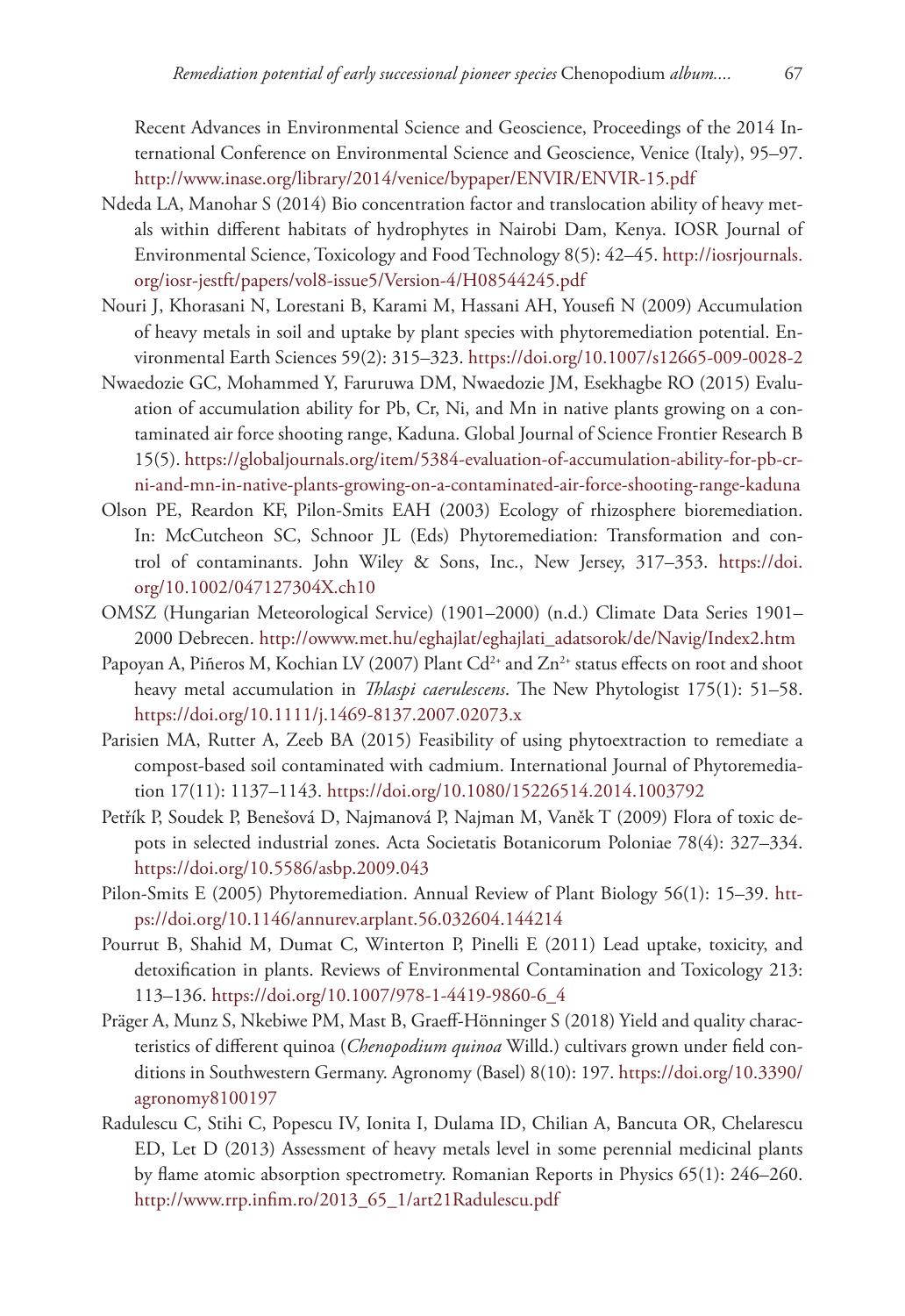- Ren X, Zeng G, Tang L, Wang J, Wan J, Feng H, Song B, Huang C, Tang X (2018a) Effect of exogenous carbonaceous materials on the bioavailability of organic pollutants and their ecological risks. Soil Biology & Biochemistry 116: 70–81. [https://doi.org/10.1016/j.soil](https://doi.org/10.1016/j.soilbio.2017.09.027)[bio.2017.09.027](https://doi.org/10.1016/j.soilbio.2017.09.027)
- Ren X, Zeng G, Tang L, Wang J, Wan J, Liu Y, Yu J, Yi H, Ye S, Deng R (2018b) Sorption, transport and biodegradation – An insight into bioavailability of persistent organic pollutants in soil. The Science of the Total Environment 610–611: 1154–1163. [https://doi.](https://doi.org/10.1016/j.scitotenv.2017.08.089) [org/10.1016/j.scitotenv.2017.08.089](https://doi.org/10.1016/j.scitotenv.2017.08.089)
- Rezvani M, Zaefarian F (2011) Bioaccumulation and translocation factors of cadmium and lead in *Aeluropus littoralis*. Australian Journal of Agricultural Engineering 2(4): 114–119. [http://www.sciencej.com/rezvani\\_2\\_4\\_2011\\_114\\_119.pdf](http://www.sciencej.com/rezvani_2_4_2011_114_119.pdf)
- Salam MMA, Mohsin M, Pulkkinen P, Pelkonen P, Pappinen A (2019) Effects of soil amendments on the growth response and phytoextraction capability of a willow variety (*S. viminalis* × *S. schwerinii* × *S. dasyclados*) grown in contaminated soils. Ecotoxicology and Environmental Safety 171: 753–770. <https://doi.org/10.1016/j.ecoenv.2019.01.045>
- Samantaray S, Rout GR, Das P (2001) Heavy metal and nutrient concentration in soil and plants growing on a metalliferous chromite minespoil. Environmental Technology 22(10): 1147–1154.<https://doi.org/10.1080/09593332208618204>
- Samatadze TE, Amosova AV, Suslina SN, Zagumennikova TN, Mel'nikova NV, Bykov VA, Zelenin AV, Muravenko OV (2014) Comparative cytogenetic study of the tetraploid *Matricaria chamomilla* L. and *Matricaria inodora* L. The Biological Bulletin 41(2): 109–117. <https://doi.org/10.1134/S1062359013060125>
- Sharma P, Dubey RS (2005) Lead toxicity in plants. Brazilian Journal of Plant Physiology 17(1): 35–52. <https://doi.org/10.1590/S1677-04202005000100004>
- Solti Á, Sárvári E, Tóth B, Basa B, Lévai L, Fodor F (2011) Cd affects the translocation of some metals either Fe-like or Ca-like way in poplar. Plant Physiology and Biochemistry 49(5): 494–498.<https://doi.org/10.1016/j.plaphy.2011.01.011>
- Stanojkovic-Sebic A, Pivic R, Josic D, Dinic Z, Stanojkovic A (2015) Heavy metals content in selected medicinal plants commonly used as components for herbal formulations. Tarim Bilimleri Dergisi 21(3): 317–325. [https://doi.org/10.1501/Tarimbil\\_0000001334](https://doi.org/10.1501/Tarimbil_0000001334)
- Tóth G, Hermann T, Da Silva MR, Montanarella L (2016) Heavy metals in agricultural soils of the European Union with implications for food safety. Environment International 88: 299–309.<https://doi.org/10.1016/j.envint.2015.12.017>
- Tőzsér D, Harangi S, Baranyai E, Lakatos G, Fülöp Z, Tóthmérész B, Simon E (2018) Phytoextraction with *Salix viminalis* in a moderately to strongly contaminated area. Environmental Science and Pollution Research International 25(4): 3275–3290. [https://doi.org/10.1007/](https://doi.org/10.1007/s11356-017-0699-2) [s11356-017-0699-2](https://doi.org/10.1007/s11356-017-0699-2)
- Van Nevel L, Mertens J, Staelens J, De Schrijver A, Tack FMG, De Neve S, Meers E, Verheyen K (2011) Elevated Cd and Zn uptake by aspen limits the phytostabilization potential compared to five other tree species. Ecological Engineering 37(7): 1072–1080. [https://doi.](https://doi.org/10.1016/j.ecoleng.2010.07.010) [org/10.1016/j.ecoleng.2010.07.010](https://doi.org/10.1016/j.ecoleng.2010.07.010)
- Vangronsveld J, Herzig R, Weyens N, Boulet J, Adriaensen K, Ruttens A, Thewys T, Vassilev A, Meers E, Nehnevajova E, van der Lelie D, Mench M (2009) Phytoremediation of contami-